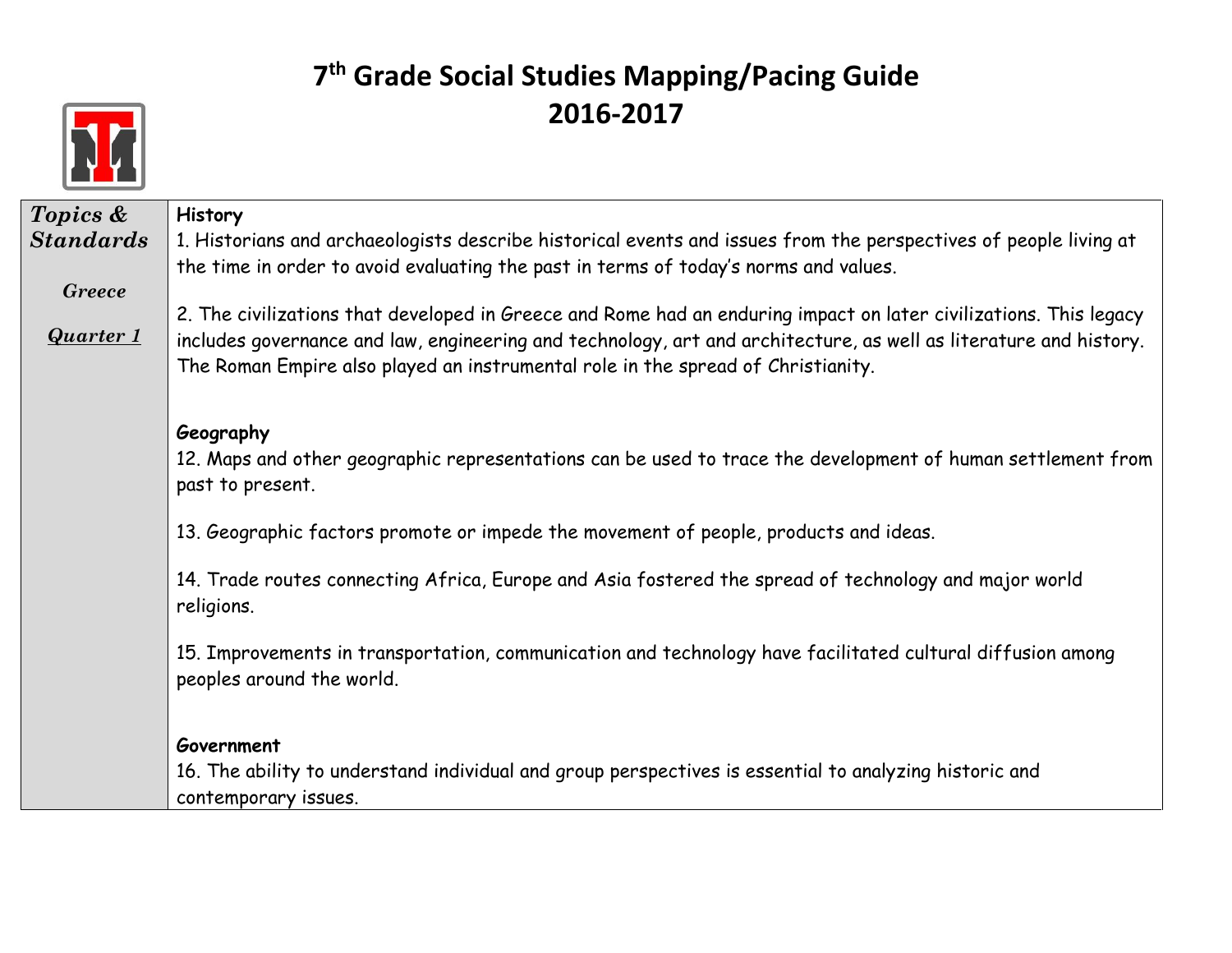|                                    | 17. Greek democracy and the Roman Republic were radical departures from monarchy and theocracy, influencing the<br>structure and function of modern democratic governments.<br><b>Economics</b><br>20. The variability in the distribution of productive resources in the various regions of the world contributed to<br>specialization, trade and interdependence.                                    |                                                                                                                                                                                   |                                                                                              |                                                                                                                                                                                                                                  |  |  |
|------------------------------------|--------------------------------------------------------------------------------------------------------------------------------------------------------------------------------------------------------------------------------------------------------------------------------------------------------------------------------------------------------------------------------------------------------|-----------------------------------------------------------------------------------------------------------------------------------------------------------------------------------|----------------------------------------------------------------------------------------------|----------------------------------------------------------------------------------------------------------------------------------------------------------------------------------------------------------------------------------|--|--|
| <b>Time Frame</b>                  | Curriculum Units                                                                                                                                                                                                                                                                                                                                                                                       | <b>Opportunities for</b>                                                                                                                                                          | <b>Resources</b>                                                                             | <b>Technology</b> and                                                                                                                                                                                                            |  |  |
|                                    | & Assessment<br>( <i>Evidence</i> )                                                                                                                                                                                                                                                                                                                                                                    | integration                                                                                                                                                                       | ( <i>Curriculum or</i><br><b>Textbook</b> )                                                  | Differentiated Learning                                                                                                                                                                                                          |  |  |
| 1 Week<br>Rise of<br><b>Greece</b> | Unit: and the state of the state of the state of the state of the state of the state of the state of the state<br><b>UBD Framework</b><br>Unit: The contract of the contract of the contract of the contract of the contract of the contract of the contract of the contract of the contract of the contract of the contract of the contract of the contract of the cont<br><b>Formative/Summative</b> | <b>Language Arts</b><br>CCSS.ELA-LITERACY.RH.6-8.5<br>Describe how a text presents<br>information (e.g., sequentially,<br>comparatively, causally).                               | <b>McGraw Hill</b><br>Discovering our Past: A<br>History of the World<br>(Chapter 3-Lesson1) | www.connected.mcgraw-hill.com<br>www.discoveryeducation.com<br>(daily videos and current events)                                                                                                                                 |  |  |
|                                    | <b>Assessments</b><br>2-3 tasks that reach                                                                                                                                                                                                                                                                                                                                                             | CCSS.ELA-LITERACY.RH.6-8.2                                                                                                                                                        | Defined Stem                                                                                 | www.definedstem.com<br>(GRASPS-Project based Learning)                                                                                                                                                                           |  |  |
|                                    | DOK 3-4 AND/OR<br>1-2 FATPS/RAFTS<br>At least 1 GRASP per<br>quarter<br>At least 1 Common<br>Short Cycle per                                                                                                                                                                                                                                                                                           | Determine the central ideas or<br>information of a primary or<br>secondary source; provide an<br>accurate summary of the source<br>distinct from prior knowledge or<br>opinions.  | <b>Discovery Learning</b>                                                                    | www.earth.google.com<br>(Interactive map site)<br>http://sheg.stanford.edu/athenian-<br>democracy (Reading Like a Historian lessons and<br>activities)                                                                           |  |  |
|                                    | quarter<br>*Assessments located within<br>unit<br>McGraw-Hill Assessment<br>Resources<br>Lesson Review<br><b>Chapter Assessment</b><br>Progress Check                                                                                                                                                                                                                                                  | <b>McGraw-Hill Text Literacy</b><br>Resources<br><b>Study to Succeed</b><br><b>Graphic Novels</b><br>$21st$ century<br>$\bullet$<br>Communication and<br><b>Critical Thinking</b> |                                                                                              | http://www.lib.utexas.edu/maps/index.html<br>(Online maps and ancient maps)<br><b>Differentiated Instruction and ELL support</b><br>listed in online resources under Lesson<br><b>Planning-"Differentiation and Remediation"</b> |  |  |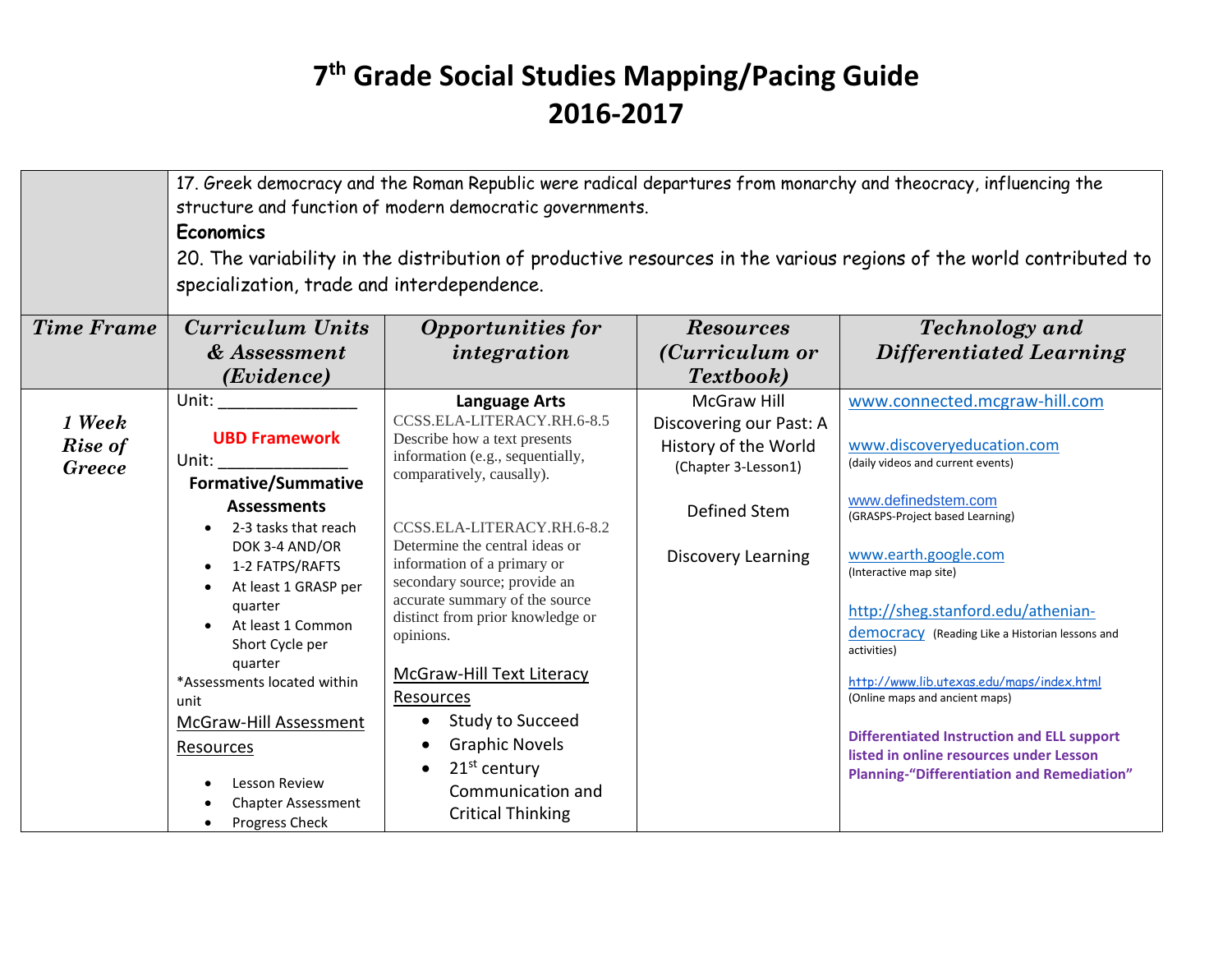|                                                                | Self-Check Quiz                                                                                                                                                                                                                                                               | <b>Research and Writing</b><br><b>Skills</b><br>Content/Academic<br>Vocabulary<br><b>Biographies</b>                                                                                                                                                                                                                                                             |                                                                                                                               |                                                                                                                                                                                                                                                                                                                                                     |
|----------------------------------------------------------------|-------------------------------------------------------------------------------------------------------------------------------------------------------------------------------------------------------------------------------------------------------------------------------|------------------------------------------------------------------------------------------------------------------------------------------------------------------------------------------------------------------------------------------------------------------------------------------------------------------------------------------------------------------|-------------------------------------------------------------------------------------------------------------------------------|-----------------------------------------------------------------------------------------------------------------------------------------------------------------------------------------------------------------------------------------------------------------------------------------------------------------------------------------------------|
| 2 Weeks<br>Athens and<br><b>Sparta</b><br>Greece and<br>Persia | Unit:<br><b>Formative/Summative</b><br><b>Assessments</b><br>2-3 tasks that reach<br>DOK 3-4 AND/OR<br>1-2 FATPS/RAFTS<br>At least 1 GRASP per<br>quarter<br>At least 1 Common<br>Short Cycle per<br>quarter<br>*Assessments located within<br>unit<br>McGraw-Hill Assessment | CCSS.ELA-LITERACY.RH.6-8.7<br>Integrate visual information (e.g., in<br>charts, graphs, photographs, videos,<br>or maps) with other information in<br>print and digital texts.<br>CCSS.ELA-LITERACY.RH.6-8.8<br>Distinguish among fact, opinion, and<br>reasoned judgment in a text.<br><b>McGraw-Hill Text Literacy</b><br>Resources<br><b>Study to Succeed</b> | Discovering our Past: A<br>History of the World<br>(Chapter 3-Lesson 2-3)<br><b>Defined Stem</b><br><b>Discovery Learning</b> | www.discoveryeducation.com<br>(daily videos and current events)<br>www.definedstem.com<br>(GRASPS-Project based Learning)<br>www.earth.google.com<br>(Interactive map site)<br>http://www.lib.utexas.edu/maps/index.html<br>(Online maps and ancient maps)<br>http://sheg.stanford.edu/athenian-<br>democracy (Reading Like a Historian lessons and |
|                                                                | Resources<br>Lesson Review<br><b>Chapter Assessment</b><br>Progress Check<br>Self-Check Quiz                                                                                                                                                                                  | <b>Graphic Novels</b><br>21 <sup>st</sup> century<br>Communication and<br><b>Critical Thinking</b><br><b>Research and Writing</b><br><b>Skills</b><br>Content/Academic<br>Vocabulary<br><b>Biographies</b>                                                                                                                                                       |                                                                                                                               | activities)<br><b>Differentiated Instruction and ELL support</b><br>listed in online resources under Lesson<br><b>Planning "Differentiation and Remediation."</b>                                                                                                                                                                                   |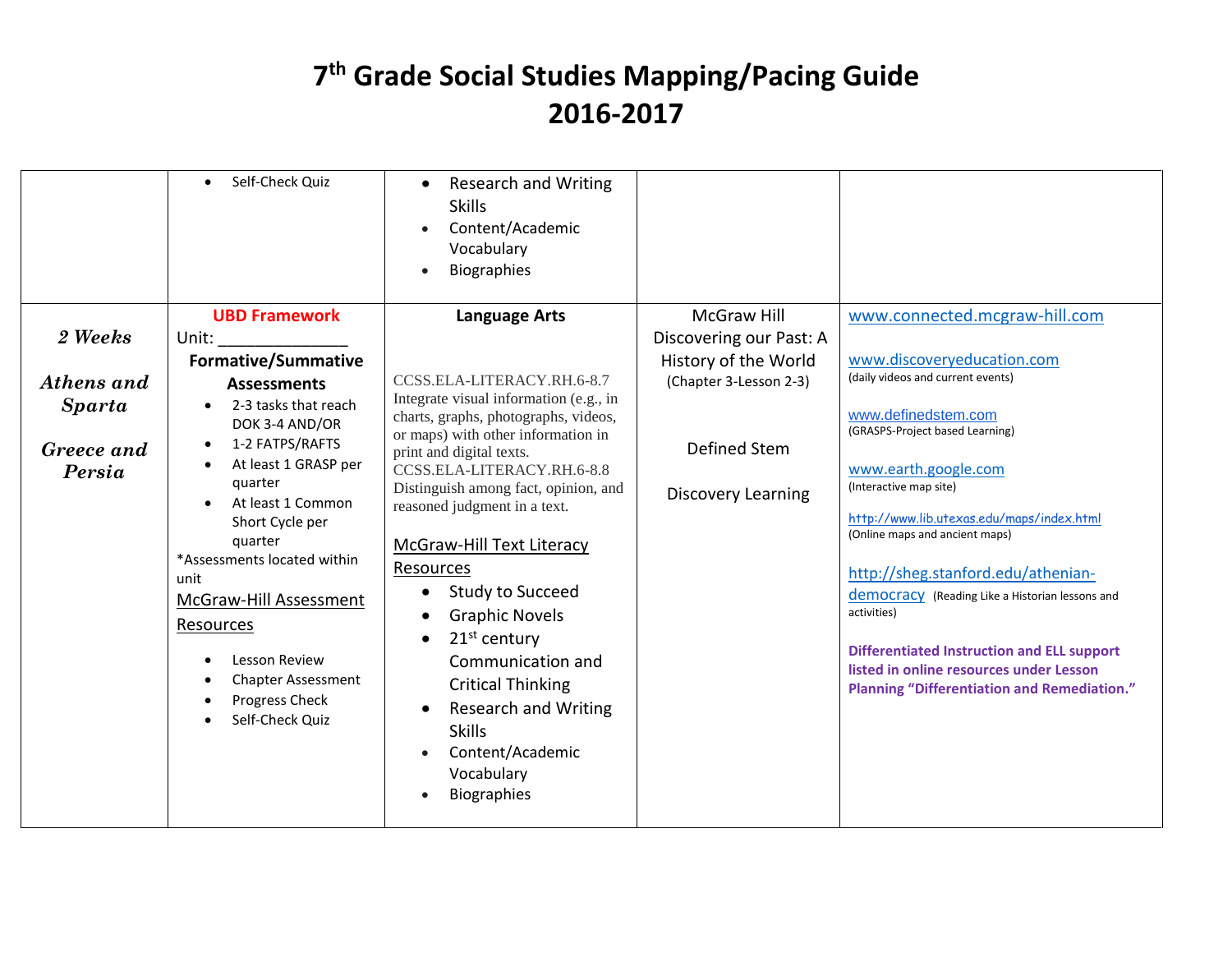| 2 Weeks<br>Glory, War<br>and Decline | <b>UBD Framework</b><br>Unit:<br><b>Formative/Summative</b><br><b>Assessments</b><br>2-3 tasks that reach<br>DOK 3-4 AND/OR<br>1-2 FATPS/RAFTS<br>$\bullet$<br>At least 1 GRASP per<br>quarter<br>At least 1 Common<br>Short Cycle per<br>quarter<br>*Assessments located within<br>unit<br>McGraw-Hill Assessment<br>Resources<br>Lesson Review<br><b>Chapter Assessment</b><br>Progress Check<br>Self-Check Quiz | <b>Language Arts</b><br>CCSS.ELA-LITERACY.RH.6-8.9<br>Analyze the relationship between a<br>primary and secondary source on the<br>same topic.<br>CCSS.ELA-LITERACY.RH.6-8.7<br>Integrate visual information (e.g., in<br>charts, graphs, photographs, videos,<br>or maps) with other information in<br>print and digital texts.<br><b>McGraw-Hill Text Literacy</b><br>Resources<br><b>Study to Succeed</b><br>$\bullet$<br><b>Graphic Novels</b><br>$\bullet$<br>$21st$ century<br>$\bullet$<br>Communication and<br><b>Critical Thinking</b><br><b>Research and Writing</b><br><b>Skills</b><br>Content/Academic<br>Vocabulary<br><b>Biographies</b> | <b>McGraw Hill</b><br>Discovering our Past: A<br>History of the World<br>(Chapter 3-Lesson 4)<br><b>Defined Stem</b><br><b>Discovery Learning</b> | www.connected.mcgraw-hill.com<br>www.discoveryeducation.com<br>(daily videos and current events)<br>www.definedstem.com<br>(GRASPS-Project based Learning)<br>www.earth.google.com<br>(Interactive map site)<br>http://sheg.stanford.edu/athenian-<br>democracy (Reading Like a Historian lessons and<br>activities)<br><b>Differentiated Instruction and ELL support</b><br>listed in online resources under Lesson<br><b>Planning "Differentiation and Remediation."</b> |
|--------------------------------------|--------------------------------------------------------------------------------------------------------------------------------------------------------------------------------------------------------------------------------------------------------------------------------------------------------------------------------------------------------------------------------------------------------------------|---------------------------------------------------------------------------------------------------------------------------------------------------------------------------------------------------------------------------------------------------------------------------------------------------------------------------------------------------------------------------------------------------------------------------------------------------------------------------------------------------------------------------------------------------------------------------------------------------------------------------------------------------------|---------------------------------------------------------------------------------------------------------------------------------------------------|----------------------------------------------------------------------------------------------------------------------------------------------------------------------------------------------------------------------------------------------------------------------------------------------------------------------------------------------------------------------------------------------------------------------------------------------------------------------------|
| 2 Weeks                              | <b>UBD Framework</b><br>Unit:<br><b>Formative/Summative</b><br><b>Assessments</b><br>2-3 tasks that reach<br>DOK 3-4 AND/OR                                                                                                                                                                                                                                                                                        | <b>Language Arts</b><br>CCSS.ELA-LITERACY.RH.6-8.7<br>Integrate visual information (e.g., in<br>charts, graphs, photographs, videos,<br>or maps) with other information in<br>print and digital texts.                                                                                                                                                                                                                                                                                                                                                                                                                                                  | <b>McGraw Hill</b><br>Discovering our Past: A<br>History of the World<br>(Chapter 4-Lesson 1-2)                                                   | www.connected.mcgraw-hill.com<br>www.discoveryeducation.com<br>(daily videos and current events)<br>www.definedstem.com                                                                                                                                                                                                                                                                                                                                                    |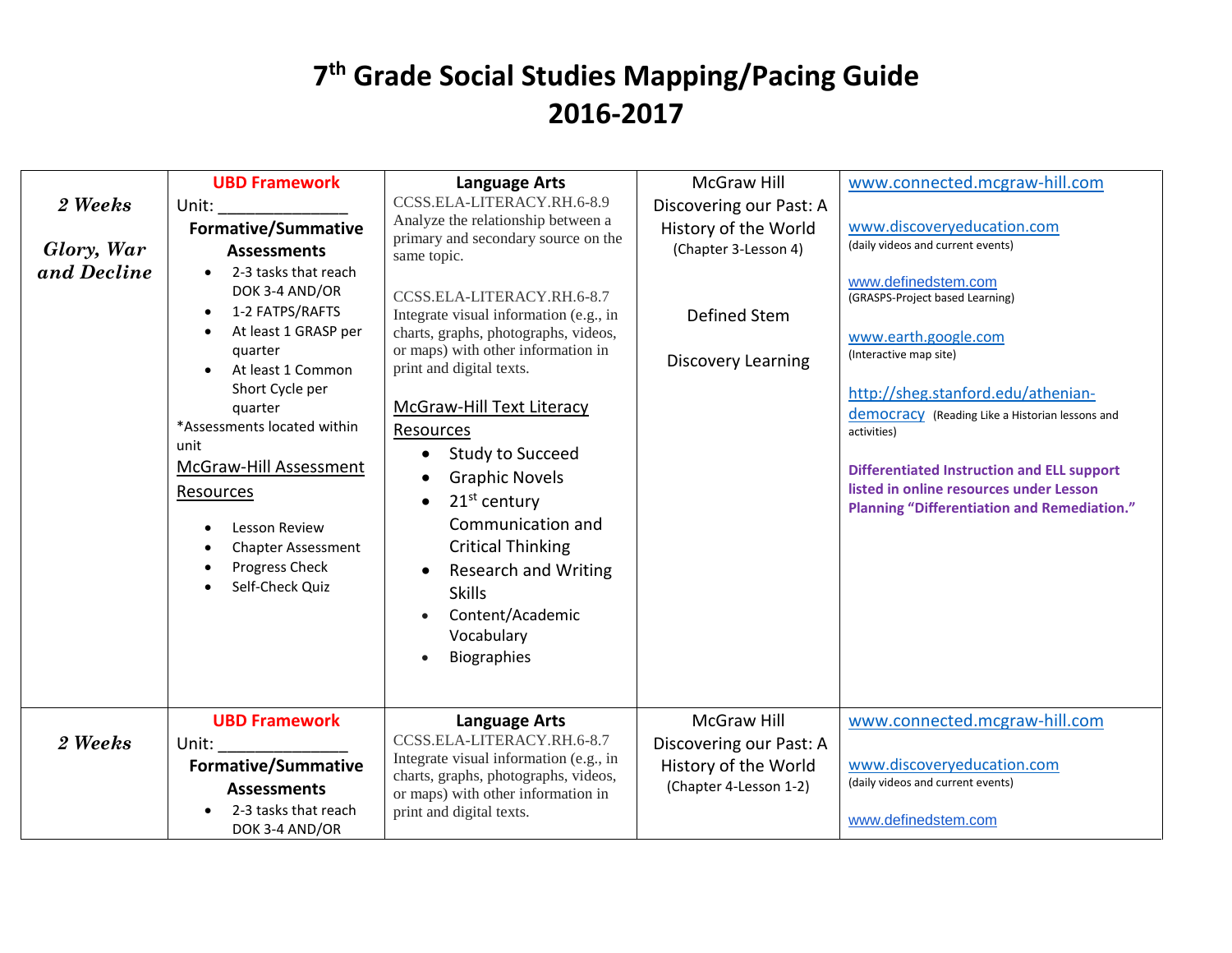| <b>Greek</b><br>Culture and<br><b>Greek Mind</b> | 1-2 FATPS/RAFTS<br>$\bullet$<br>At least 1 GRASP per<br>quarter<br>At least 1 Common<br>$\bullet$<br>Short Cycle per<br>quarter<br>*Assessments located within<br>unit<br><b>McGraw-Hill Assessment</b><br>Resources<br>Lesson Review<br><b>Chapter Assessment</b><br>Progress Check<br>Self-Check Quiz | CCSS.ELA-LITERACY.RH.6-8.8<br>Distinguish among fact, opinion, and<br>reasoned judgment in a text.<br>McGraw-Hill Text Literacy<br>Resources<br><b>Study to Succeed</b><br>$\bullet$<br><b>Graphic Novels</b><br>$21st$ century<br>$\bullet$<br>Communication and<br><b>Critical Thinking</b><br><b>Research and Writing</b><br><b>Skills</b><br>Content/Academic | Defined Stem<br><b>Discovery Learning</b> | (GRASPS-Project based Learning)<br>http://sheg.stanford.edu/athenian-<br>democracy (Reading Like a Historian lessons and<br>activities)<br><b>Differentiated Instruction and ELL support</b><br>listed in online resources under Lesson<br><b>Planning "Differentiation and Remediation."</b> |
|--------------------------------------------------|---------------------------------------------------------------------------------------------------------------------------------------------------------------------------------------------------------------------------------------------------------------------------------------------------------|-------------------------------------------------------------------------------------------------------------------------------------------------------------------------------------------------------------------------------------------------------------------------------------------------------------------------------------------------------------------|-------------------------------------------|-----------------------------------------------------------------------------------------------------------------------------------------------------------------------------------------------------------------------------------------------------------------------------------------------|
|                                                  |                                                                                                                                                                                                                                                                                                         | Vocabulary<br><b>Biographies</b><br>$\bullet$                                                                                                                                                                                                                                                                                                                     |                                           |                                                                                                                                                                                                                                                                                               |
| 2 Weeks                                          | <b>UBD Framework</b>                                                                                                                                                                                                                                                                                    | <b>Language Arts</b>                                                                                                                                                                                                                                                                                                                                              | <b>McGraw Hill</b>                        | www.connected.mcgraw-hill.com                                                                                                                                                                                                                                                                 |
|                                                  | Unit:                                                                                                                                                                                                                                                                                                   |                                                                                                                                                                                                                                                                                                                                                                   | Discovering our Past: A                   |                                                                                                                                                                                                                                                                                               |
| Alexander's                                      | <b>Formative/Summative</b>                                                                                                                                                                                                                                                                              | CCSS.ELA-LITERACY.RH.6-8.7                                                                                                                                                                                                                                                                                                                                        | History of the World                      | www.discoveryeducation.com                                                                                                                                                                                                                                                                    |
| <b>Empire</b> and                                | <b>Assessments</b>                                                                                                                                                                                                                                                                                      | Integrate visual information (e.g., in<br>charts, graphs, photographs, videos,                                                                                                                                                                                                                                                                                    | (Chapter 4-Lesson 3-4)                    | (daily videos and current events)                                                                                                                                                                                                                                                             |
|                                                  | 2-3 tasks that reach<br>DOK 3-4 AND/OR                                                                                                                                                                                                                                                                  | or maps) with other information in                                                                                                                                                                                                                                                                                                                                |                                           | www.definedstem.com                                                                                                                                                                                                                                                                           |
| Hellenistic<br><b>Culture</b>                    | 1-2 FATPS/RAFTS                                                                                                                                                                                                                                                                                         | print and digital texts.                                                                                                                                                                                                                                                                                                                                          | Defined Stem                              | (GRASPS-Project based Learning)                                                                                                                                                                                                                                                               |
|                                                  | At least 1 GRASP per                                                                                                                                                                                                                                                                                    | CCSS.ELA-LITERACY.RH.6-8.2                                                                                                                                                                                                                                                                                                                                        |                                           |                                                                                                                                                                                                                                                                                               |
|                                                  | quarter                                                                                                                                                                                                                                                                                                 | Determine the central ideas or                                                                                                                                                                                                                                                                                                                                    | <b>Discovery Learning</b>                 | <b>Differentiated Instruction and ELL support</b>                                                                                                                                                                                                                                             |
|                                                  | At least 1 Common<br>Short Cycle per                                                                                                                                                                                                                                                                    | information of a primary or<br>secondary source; provide an                                                                                                                                                                                                                                                                                                       |                                           | listed in online resources under Lesson                                                                                                                                                                                                                                                       |
|                                                  | quarter                                                                                                                                                                                                                                                                                                 | accurate summary of the source                                                                                                                                                                                                                                                                                                                                    |                                           | <b>Planning "Differentiation and Remediation."</b>                                                                                                                                                                                                                                            |
|                                                  |                                                                                                                                                                                                                                                                                                         | distinct from prior knowledge or<br>opinions.                                                                                                                                                                                                                                                                                                                     |                                           |                                                                                                                                                                                                                                                                                               |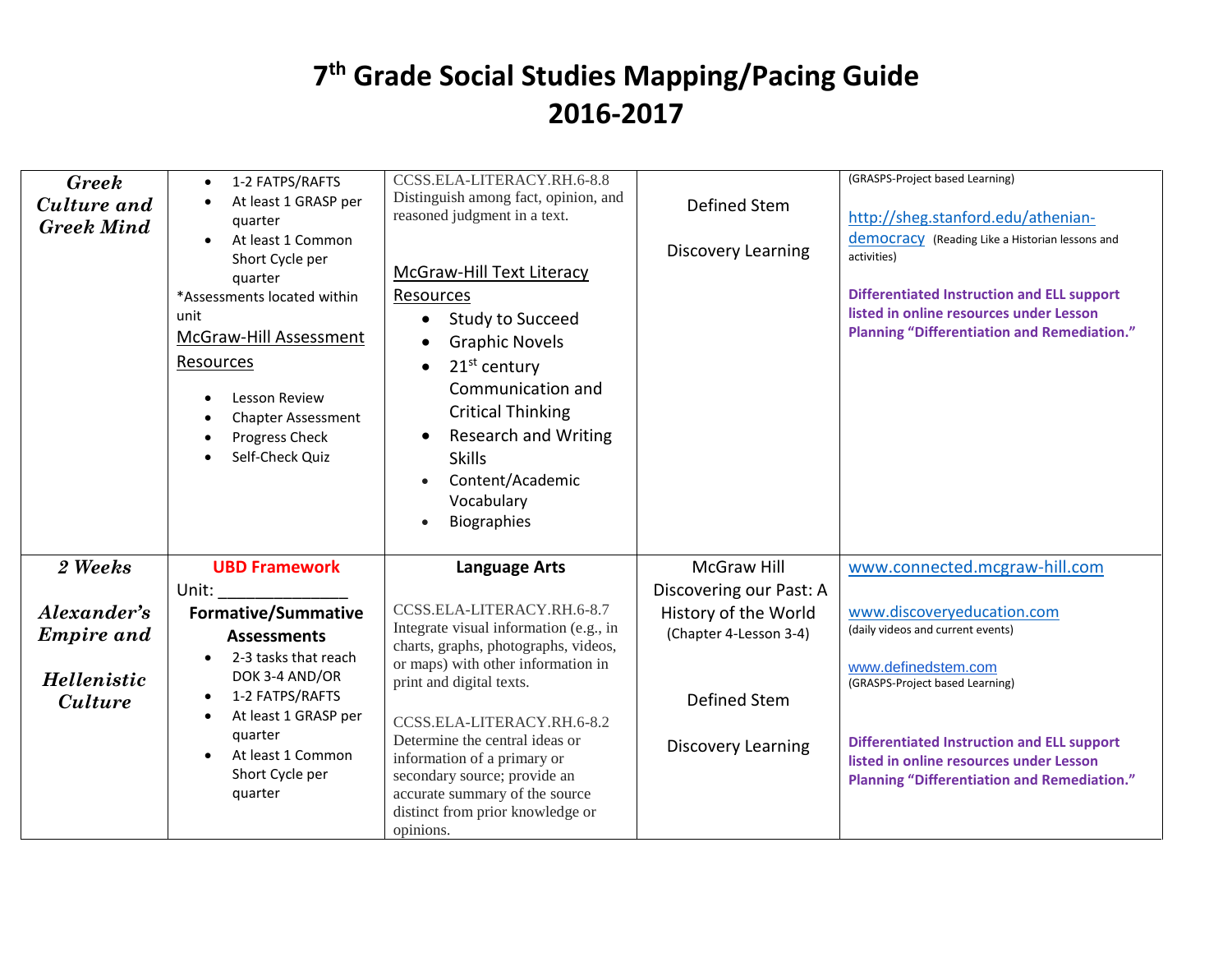| *Assessments located within<br>unit<br>McGraw-Hill Assessment<br>Resources<br>Lesson Review<br><b>Chapter Assessment</b><br>Progress Check<br>Self-Check Quiz | McGraw-Hill Text Literacy<br>Resources<br>Study to Succeed<br><b>Graphic Novels</b><br>21 <sup>st</sup> century<br>$\bullet$<br>Communication and<br>Critical Thinking<br><b>Research and Writing</b><br><b>Skills</b><br>Content/Academic<br>Vocabulary<br>Biographies |
|---------------------------------------------------------------------------------------------------------------------------------------------------------------|-------------------------------------------------------------------------------------------------------------------------------------------------------------------------------------------------------------------------------------------------------------------------|
|                                                                                                                                                               |                                                                                                                                                                                                                                                                         |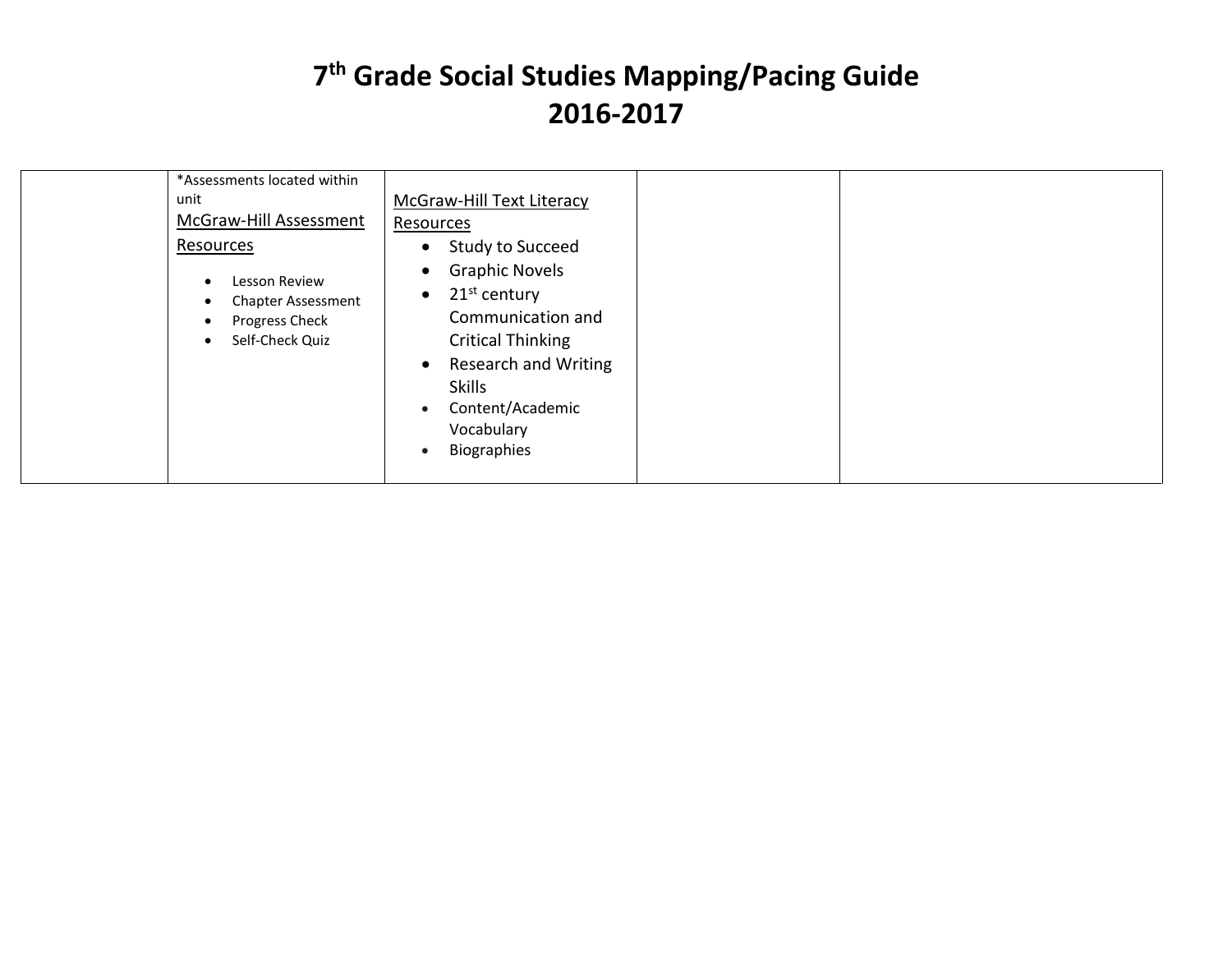| Topics &         | History                                                                                                             |
|------------------|---------------------------------------------------------------------------------------------------------------------|
| <b>Standards</b> | 1. Historians and archaeologists describe historical events and issues from the perspectives of people living at    |
|                  | the time in order to avoid evaluating the past in terms of today's norms and values.                                |
| Rome             |                                                                                                                     |
|                  | 2. The civilizations that developed in Greece and Rome had an enduring impact on later civilizations. This legacy   |
| <b>Quarter 2</b> | includes governance and law, engineering and technology, art and architecture, as well as literature and history.   |
|                  | The Roman Empire also played an instrumental role in the spread of Christianity.                                    |
|                  |                                                                                                                     |
|                  | Geography                                                                                                           |
|                  | 12. Maps and other geographic representations can be used to trace the development of human settlement from         |
|                  | past to present.                                                                                                    |
|                  |                                                                                                                     |
|                  | 13. Geographic factors promote or impede the movement of people, products and ideas.                                |
|                  | 14. Trade routes connecting Africa, Europe and Asia fostered the spread of technology and major world religions.    |
|                  | 15. Improvements in transportation, communication and technology have facilitated cultural diffusion among          |
|                  | peoples around the world.                                                                                           |
|                  |                                                                                                                     |
|                  | Government                                                                                                          |
|                  | 16. The ability to understand individual and group perspectives is essential to analyzing historic and contemporary |
|                  | issues.                                                                                                             |
|                  |                                                                                                                     |
|                  | 17. Greek democracy and the Roman Republic were radical departures from monarchy and theocracy, influencing         |
|                  | the structure and function of modern democratic governments.                                                        |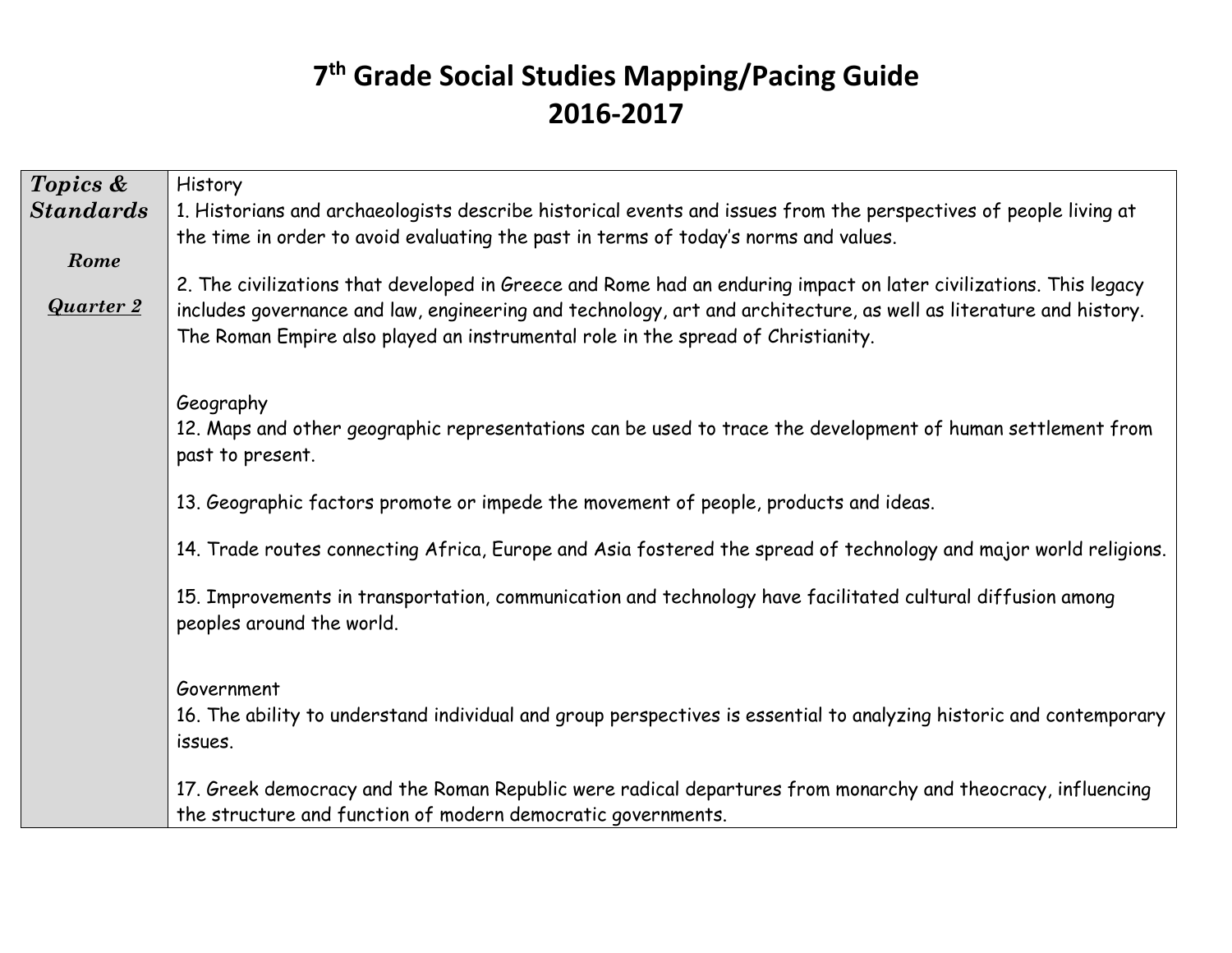#### **Economics**

20. The variability in the distribution of productive resources in the various regions of the world contributed to specialization, trade and interdependence.

| <b>Time Frame</b>  | Curriculum Units &                                                                                             | <b>Opportunities for</b>                                                                                                                                                                            | <b>Resources</b>                          | <b>Technology</b> and                                                                                    |
|--------------------|----------------------------------------------------------------------------------------------------------------|-----------------------------------------------------------------------------------------------------------------------------------------------------------------------------------------------------|-------------------------------------------|----------------------------------------------------------------------------------------------------------|
|                    | <i>Assessment</i>                                                                                              | integration                                                                                                                                                                                         | ( <i>Curriculum or</i>                    | <b>Differentiated</b>                                                                                    |
|                    | (Evidence)                                                                                                     |                                                                                                                                                                                                     | <b>Textbook</b> )                         | Learning                                                                                                 |
|                    | <b>UBD Framework</b>                                                                                           | <b>Language Arts</b>                                                                                                                                                                                | <b>McGraw Hill</b>                        | www.connected.mcgraw-                                                                                    |
| 1 Week             | Unit:                                                                                                          | CCSS.ELA-LITERACY.RH.6-8.9                                                                                                                                                                          | Discovering our Past: A                   | hill.com                                                                                                 |
|                    | <b>Formative/Summative</b>                                                                                     | Analyze the relationship between a                                                                                                                                                                  | History of the World                      |                                                                                                          |
| <b>Founding of</b> | <b>Assessments</b>                                                                                             | primary and secondary source on the<br>same topic.                                                                                                                                                  | (Chapter 5-Lesson 1)                      | www.discoveryeducation.com                                                                               |
| Rome               | 2-3 tasks that reach DOK 3-                                                                                    | CCSS.ELA-LITERACY.RH.6-8.1                                                                                                                                                                          |                                           | (daily videos and current events)                                                                        |
|                    | 4 AND/OR<br>1-2 FATPS/RAFTS<br>At least 1 GRASP per<br>quarter<br>At least 1 Common Short<br>Cycle per quarter | Cite specific textual evidence to<br>support analysis of primary and<br>secondary sources.<br>CCSS.ELA-LITERACY.RH.6-8.2<br>Determine the central ideas or<br>information of a primary or secondary | Defined Stem<br><b>Discovery Learning</b> | www.definedstem.com<br>(GRASPS-Project based Learning)<br>www.earth.google.com<br>(Interactive map site) |
|                    | *Assessments located within unit<br><b>McGraw-Hill Assessment</b><br>Resources                                 | source; provide an accurate summary<br>of the source distinct from prior<br>knowledge or opinions.                                                                                                  |                                           | http://www.lib.utexas.edu/maps/index.ht<br>ml<br>(Online maps and ancient maps)                          |
|                    | Lesson Review<br><b>Chapter Assessment</b><br>Progress Check                                                   | <b>McGraw-Hill Text Literacy</b><br>Resources<br>Study to Succeed<br><b>Graphic Novels</b>                                                                                                          |                                           | http://sheg.stanford.edu/roman-<br>republic (Reading Like a Historian lessons<br>and activities)         |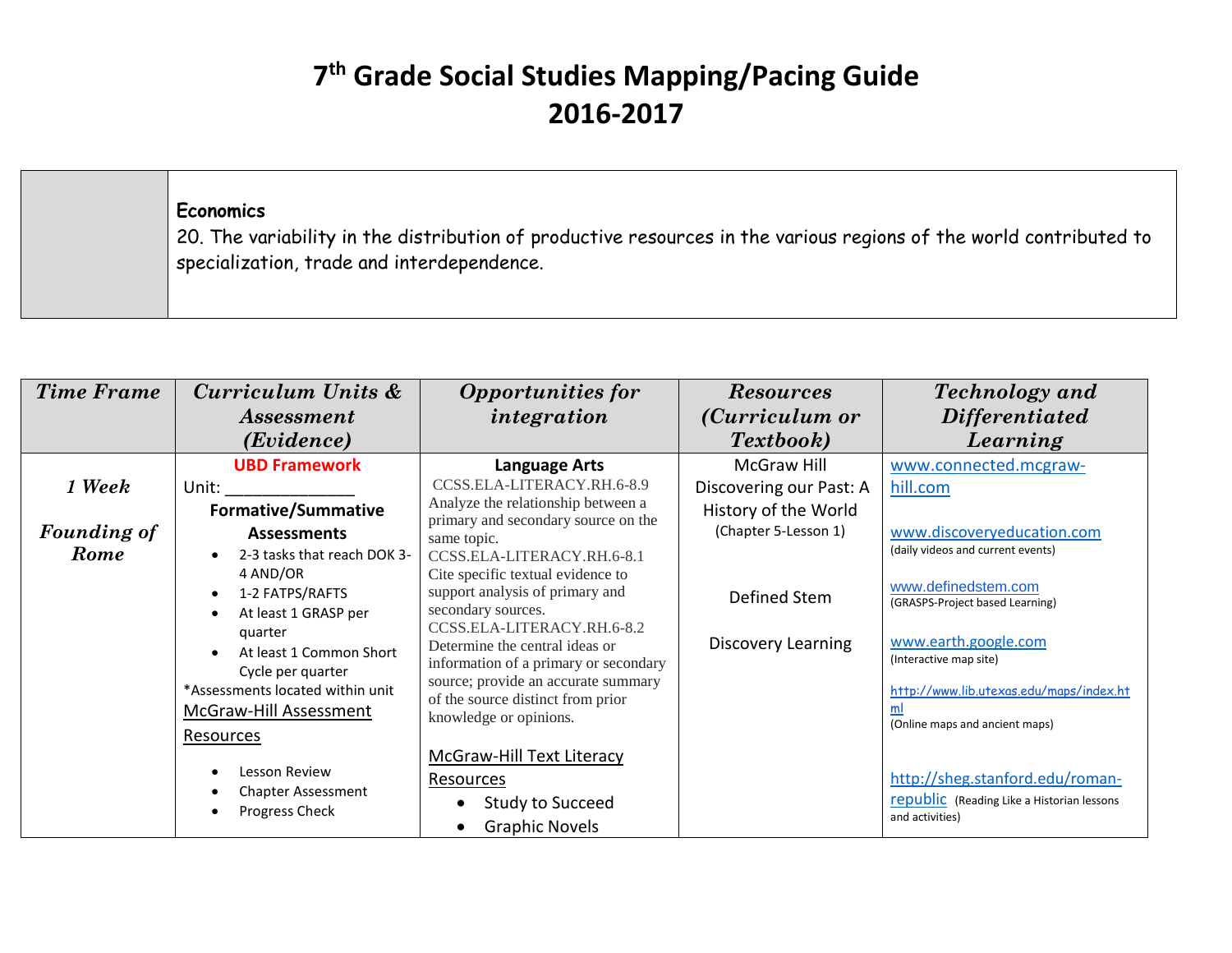| <b>McGraw Hill</b><br><b>UBD Framework</b><br><b>Language Arts</b><br>www.connected.mcgraw-<br>CCSS.ELA-LITERACY.RH.6-8.7<br>2 Weeks<br>Discovering our Past: A<br>hill.com<br>Unit:<br>Integrate visual information (e.g., in<br><b>Formative/Summative</b><br>History of the World<br>charts, graphs, photographs, videos, or<br>Roman<br>(Chapter 5-Lesson 2-3)<br>www.discoveryeducation.com<br><b>Assessments</b><br>maps) with other information in print<br>(daily videos and current events)<br>Republic and<br>2-3 tasks that reach DOK 3-<br>and digital texts.<br>CCSS.ELA-LITERACY.RH.6-8.8<br>4 AND/OR<br>the End of the<br>www.definedstem.com<br>Distinguish among fact, opinion, and<br>1-2 FATPS/RAFTS<br>Republic<br>(GRASPS-Project based Learning)<br>reasoned judgment in a text.<br>At least 1 GRASP per<br>Defined Stem<br>quarter<br>http://sheg.stanford.edu/roman-<br><b>McGraw-Hill Text Literacy</b><br>At least 1 Common Short<br>republic (Reading Like a Historian lessons<br><b>Discovery Learning</b><br>Cycle per quarter<br>Resources<br>and activities)<br>*Assessments located within unit<br><b>Study to Succeed</b><br>$\bullet$<br><b>McGraw-Hill Assessment</b><br><b>Graphic Novels</b><br><b>Differentiated Instruction and ELL</b><br>Resources<br>support listed in online resources<br>21 <sup>st</sup> century<br>$\bullet$<br>under Lesson Planning | Self-Check Quiz | $21st$ century<br>$\bullet$<br>Communication and<br><b>Critical Thinking</b><br><b>Research and Writing</b><br><b>Skills</b><br>Content/Academic<br>Vocabulary<br><b>Biographies</b> | <b>Differentiated Instruction and ELL</b><br>support listed in online resources<br>under Lesson Planning<br>"Differentiation and Remediation." |
|-----------------------------------------------------------------------------------------------------------------------------------------------------------------------------------------------------------------------------------------------------------------------------------------------------------------------------------------------------------------------------------------------------------------------------------------------------------------------------------------------------------------------------------------------------------------------------------------------------------------------------------------------------------------------------------------------------------------------------------------------------------------------------------------------------------------------------------------------------------------------------------------------------------------------------------------------------------------------------------------------------------------------------------------------------------------------------------------------------------------------------------------------------------------------------------------------------------------------------------------------------------------------------------------------------------------------------------------------------------------------------------------------------|-----------------|--------------------------------------------------------------------------------------------------------------------------------------------------------------------------------------|------------------------------------------------------------------------------------------------------------------------------------------------|
| <b>Critical Thinking</b><br><b>Chapter Assessment</b><br>Progress Check<br><b>Research and Writing</b><br>Self-Check Quiz<br><b>Skills</b><br>Content/Academic<br>Vocabulary                                                                                                                                                                                                                                                                                                                                                                                                                                                                                                                                                                                                                                                                                                                                                                                                                                                                                                                                                                                                                                                                                                                                                                                                                        | Lesson Review   | Communication and                                                                                                                                                                    | "Differentiation and Remediation."                                                                                                             |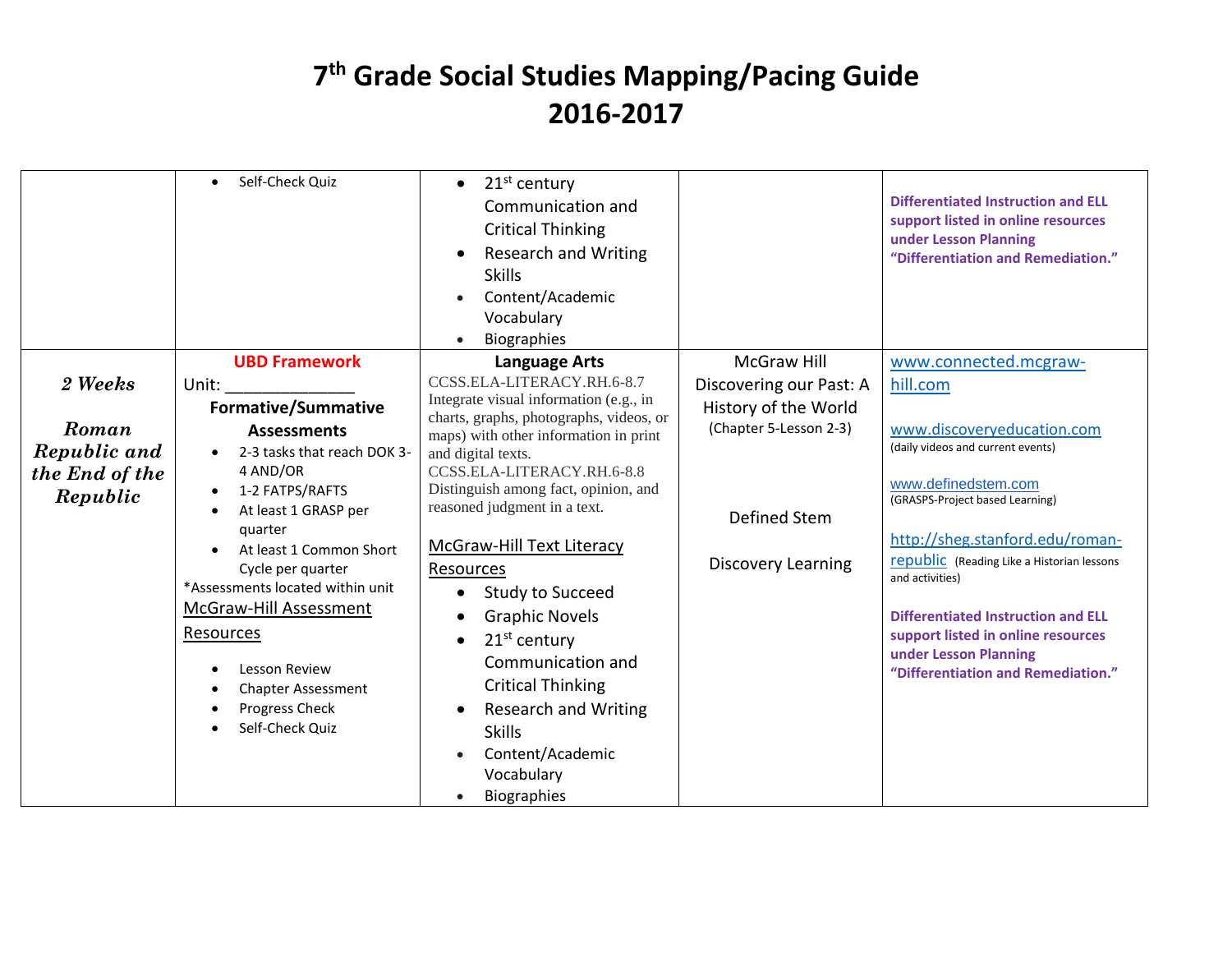|                                 | <b>UBD Framework</b>                                                                                                                                                                                                                                                                                                                                                          | <b>Language Arts</b>                                                                                                                                                                                                                                                                                                                                                                                                                                                                                                                                                                                                                                                                                                 | <b>McGraw Hill</b>                                                                            | www.connected.mcgraw-                                                                                                                                                                                                                                                                                                                                                                                                                                                                                                                   |
|---------------------------------|-------------------------------------------------------------------------------------------------------------------------------------------------------------------------------------------------------------------------------------------------------------------------------------------------------------------------------------------------------------------------------|----------------------------------------------------------------------------------------------------------------------------------------------------------------------------------------------------------------------------------------------------------------------------------------------------------------------------------------------------------------------------------------------------------------------------------------------------------------------------------------------------------------------------------------------------------------------------------------------------------------------------------------------------------------------------------------------------------------------|-----------------------------------------------------------------------------------------------|-----------------------------------------------------------------------------------------------------------------------------------------------------------------------------------------------------------------------------------------------------------------------------------------------------------------------------------------------------------------------------------------------------------------------------------------------------------------------------------------------------------------------------------------|
| 1 Week                          | Unit:                                                                                                                                                                                                                                                                                                                                                                         |                                                                                                                                                                                                                                                                                                                                                                                                                                                                                                                                                                                                                                                                                                                      | Discovering our Past: A                                                                       | hill.com                                                                                                                                                                                                                                                                                                                                                                                                                                                                                                                                |
| <b>Rome Builds</b><br>an Empire | <b>Formative/Summative</b><br><b>Assessments</b><br>2-3 tasks that reach DOK 3-<br>4 AND/OR<br>1-2 FATPS/RAFTS<br>At least 1 GRASP per<br>quarter<br>At least 1 Common Short<br>Cycle per quarter<br>*Assessments located within unit<br>McGraw-Hill Assessment<br><b>Resources</b><br><b>Lesson Review</b><br><b>Chapter Assessment</b><br>Progress Check<br>Self-Check Quiz | CCSS.ELA-LITERACY.RH.6-8.7<br>Integrate visual information (e.g., in<br>charts, graphs, photographs, videos, or<br>maps) with other information in print<br>and digital texts.<br>CCSS.ELA-LITERACY.RH.6-8.2<br>Determine the central ideas or<br>information of a primary or secondary<br>source; provide an accurate summary<br>of the source distinct from prior<br>knowledge or opinions.<br><b>McGraw-Hill Text Literacy</b><br>Resources<br><b>Study to Succeed</b><br>$\bullet$<br><b>Graphic Novels</b><br>$\bullet$<br>$21st$ century<br>Communication and<br><b>Critical Thinking</b><br><b>Research and Writing</b><br>$\bullet$<br><b>Skills</b><br>Content/Academic<br>Vocabulary<br><b>Biographies</b> | History of the World<br>(Chapter 5-Lesson 4)<br>Defined Stem<br><b>Discovery Learning</b>     | www.discoveryeducation.com<br>(daily videos and current events)<br>www.definedstem.com<br>(GRASPS-Project based Learning)<br>www.earth.google.com<br>(Interactive map site)<br>http://sheg.stanford.edu/roman-<br>republic (Reading Like a Historian lessons<br>and activities)<br>http://www.pbs.org/empires/romans/educ<br>ators/lesson7.html (lessons and resources<br>about Rome)<br><b>Differentiated Instruction and ELL</b><br>support listed in online resources<br>under Lesson Planning<br>"Differentiation and Remediation." |
| 2 Weeks<br>Roman Way of<br>Life | <b>UBD Framework</b><br>Unit:<br><b>Formative/Summative</b><br><b>Assessments</b>                                                                                                                                                                                                                                                                                             | <b>Language Arts</b><br>CCSS.ELA-LITERACY.RH.6-8.7<br>Integrate visual information (e.g., in<br>charts, graphs, photographs, videos, or<br>maps) with other information in print<br>and digital texts.                                                                                                                                                                                                                                                                                                                                                                                                                                                                                                               | <b>McGraw Hill</b><br>Discovering our Past: A<br>History of the World<br>(Chapter 6-Lesson 1) | www.connected.mcgraw-<br>hill.com<br>www.discoveryeducation.com<br>(daily videos and current events)                                                                                                                                                                                                                                                                                                                                                                                                                                    |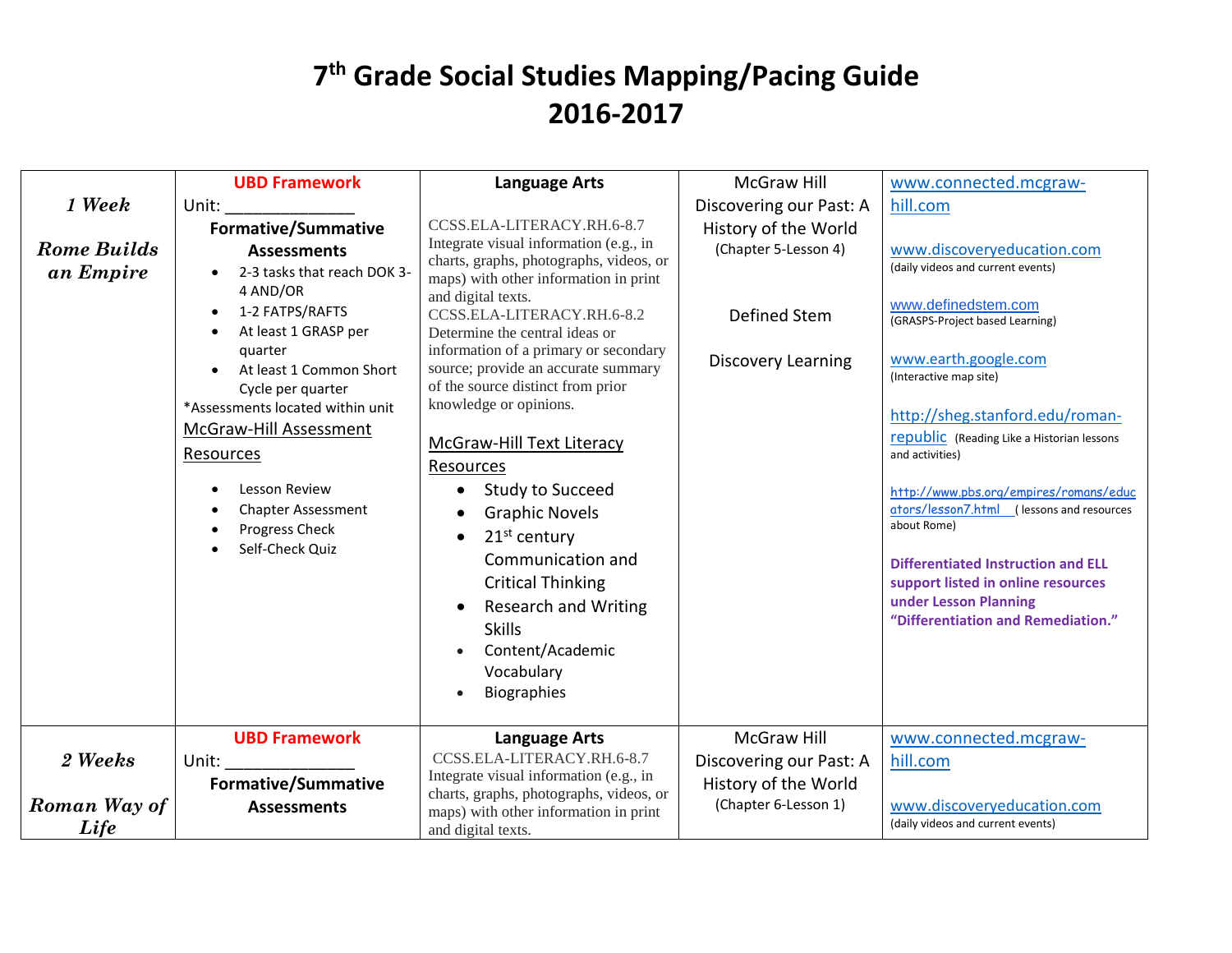|                                      | 2-3 tasks that reach DOK 3-<br>4 AND/OR<br>1-2 FATPS/RAFTS<br>At least 1 GRASP per<br>quarter<br>At least 1 Common Short<br>Cycle per quarter<br>*Assessments located within unit<br>McGraw-Hill Assessment<br>Resources<br>Lesson Review<br><b>Chapter Assessment</b><br>Progress Check<br>Self-Check Quiz | CCSS.ELA-LITERACY.RH.6-8.8<br>Distinguish among fact, opinion, and<br>reasoned judgment in a text.<br><b>McGraw-Hill Text Literacy</b><br>Resources<br><b>Study to Succeed</b><br><b>Graphic Novels</b><br>$21st$ century<br>$\bullet$<br>Communication and<br><b>Critical Thinking</b><br><b>Research and Writing</b><br><b>Skills</b><br>Content/Academic<br>Vocabulary<br>Biographies<br>$\bullet$     | Defined Stem<br><b>Discovery Learning</b>                                                                                                  | www.definedstem.com<br>(GRASPS-Project based Learning)<br>www.earth.google.com<br>(Interactive map site)<br>http://sheg.stanford.edu/roman-<br>republic (Reading Like a Historian lessons<br>and activities)<br>http://www.pbs.org/empires/romans/educ<br>ators/lesson7.html (lessons and resources<br>about Rome)<br><b>Differentiated Instruction and ELL</b><br>support listed in online resources<br>under Lesson Planning<br>"Differentiation and Remediation." |
|--------------------------------------|-------------------------------------------------------------------------------------------------------------------------------------------------------------------------------------------------------------------------------------------------------------------------------------------------------------|-----------------------------------------------------------------------------------------------------------------------------------------------------------------------------------------------------------------------------------------------------------------------------------------------------------------------------------------------------------------------------------------------------------|--------------------------------------------------------------------------------------------------------------------------------------------|----------------------------------------------------------------------------------------------------------------------------------------------------------------------------------------------------------------------------------------------------------------------------------------------------------------------------------------------------------------------------------------------------------------------------------------------------------------------|
| 2 Weeks<br><b>Decline</b> of<br>Rome | <b>UBD Framework</b><br>Unit:<br><b>Formative/Summative</b><br><b>Assessments</b><br>2-3 tasks that reach DOK 3-<br>4 AND/OR<br>1-2 FATPS/RAFTS<br>At least 1 GRASP per<br>quarter<br>At least 1 Common Short<br>Cycle per quarter<br>*Assessments located within unit                                      | <b>Language Arts</b><br>CCSS.ELA-LITERACY.RH.6-8.1<br>Cite specific textual evidence to<br>support analysis of primary and<br>secondary sources.<br>CCSS.ELA-LITERACY.RH.6-8.2<br>Determine the central ideas or<br>information of a primary or secondary<br>source; provide an accurate summary<br>of the source distinct from prior<br>knowledge or opinions.<br>McGraw-Hill Text Literacy<br>Resources | <b>McGraw Hill</b><br>Discovering our Past: A<br>History of the World<br>(Chapter 6-Lesson 2)<br>Defined Stem<br><b>Discovery Learning</b> | www.connected.mcgraw-<br>hill.com<br>www.discoveryeducation.com<br>(daily videos and current events)<br>www.definedstem.com<br>(GRASPS-Project based Learning)<br>www.earth.google.com<br>(Interactive map site)<br>http://sheg.stanford.edu/roman-<br>republic (Reading Like a Historian lessons<br>and activities)                                                                                                                                                 |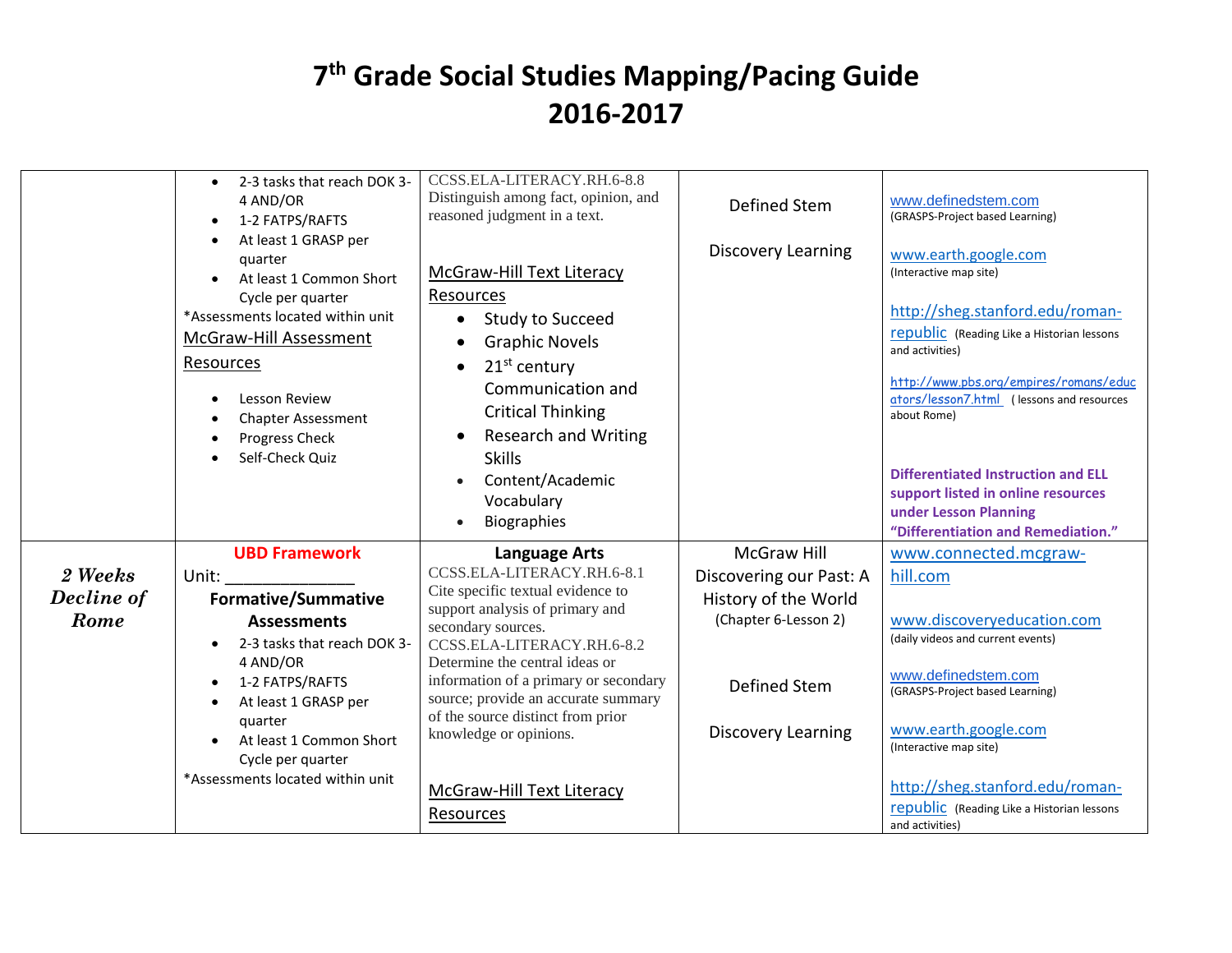|                                   | McGraw-Hill Assessment<br>Resources<br>Lesson Review<br><b>Chapter Assessment</b><br>Progress Check<br>Self-Check Quiz                                                                                                                                                                                 | <b>Study to Succeed</b><br>$\bullet$<br><b>Graphic Novels</b><br>$\bullet$<br>21 <sup>st</sup> century<br>$\bullet$<br>Communication and<br><b>Critical Thinking</b><br><b>Research and Writing</b><br>$\bullet$<br><b>Skills</b><br>Content/Academic<br>Vocabulary<br><b>Biographies</b>                   |                                              | <b>Differentiated Instruction and ELL</b><br>support listed in online resources<br>under Lesson Planning<br>"Differentiation and Remediation."                                                                                                             |
|-----------------------------------|--------------------------------------------------------------------------------------------------------------------------------------------------------------------------------------------------------------------------------------------------------------------------------------------------------|-------------------------------------------------------------------------------------------------------------------------------------------------------------------------------------------------------------------------------------------------------------------------------------------------------------|----------------------------------------------|------------------------------------------------------------------------------------------------------------------------------------------------------------------------------------------------------------------------------------------------------------|
| 1 Week                            | <b>UBD Framework</b>                                                                                                                                                                                                                                                                                   | <b>Language Arts</b>                                                                                                                                                                                                                                                                                        | McGraw Hill                                  | www.connected.mcgraw-                                                                                                                                                                                                                                      |
|                                   | Unit:                                                                                                                                                                                                                                                                                                  | CCSS.ELA-LITERACY.RH.6-8.9<br>Analyze the relationship between a                                                                                                                                                                                                                                            | Discovering our Past: A                      | hill.com                                                                                                                                                                                                                                                   |
| <b>Byzantine</b><br><b>Empire</b> | <b>Formative/Summative</b><br><b>Assessments</b>                                                                                                                                                                                                                                                       | primary and secondary source on the                                                                                                                                                                                                                                                                         | History of the World<br>(Chapter 6-Lesson 3) | www.discoveryeducation.com                                                                                                                                                                                                                                 |
|                                   | 2-3 tasks that reach DOK 3-<br>$\bullet$                                                                                                                                                                                                                                                               | same topic.                                                                                                                                                                                                                                                                                                 |                                              | (daily videos and current events)                                                                                                                                                                                                                          |
|                                   | 4 AND/OR<br>1-2 FATPS/RAFTS<br>$\bullet$<br>At least 1 GRASP per<br>quarter<br>At least 1 Common Short<br>Cycle per quarter<br>*Assessments located within unit<br>McGraw-Hill Assessment<br>Resources<br>Lesson Review<br>$\bullet$<br><b>Chapter Assessment</b><br>Progress Check<br>Self-Check Quiz | <b>McGraw-Hill Text Literacy</b><br>Resources<br><b>Study to Succeed</b><br>$\bullet$<br><b>Graphic Novels</b><br>٠<br>$21st$ century<br>$\bullet$<br>Communication and<br><b>Critical Thinking</b><br><b>Research and Writing</b><br><b>Skills</b><br>Content/Academic<br>Vocabulary<br><b>Biographies</b> | Defined Stem<br><b>Discovery Learning</b>    | www.definedstem.com<br>(GRASPS-Project based Learning)<br>www.earth.google.com<br>(Interactive map site)<br><b>Differentiated Instruction and ELL</b><br>support listed in online resources<br>under Lesson Planning<br>"Differentiation and Remediation." |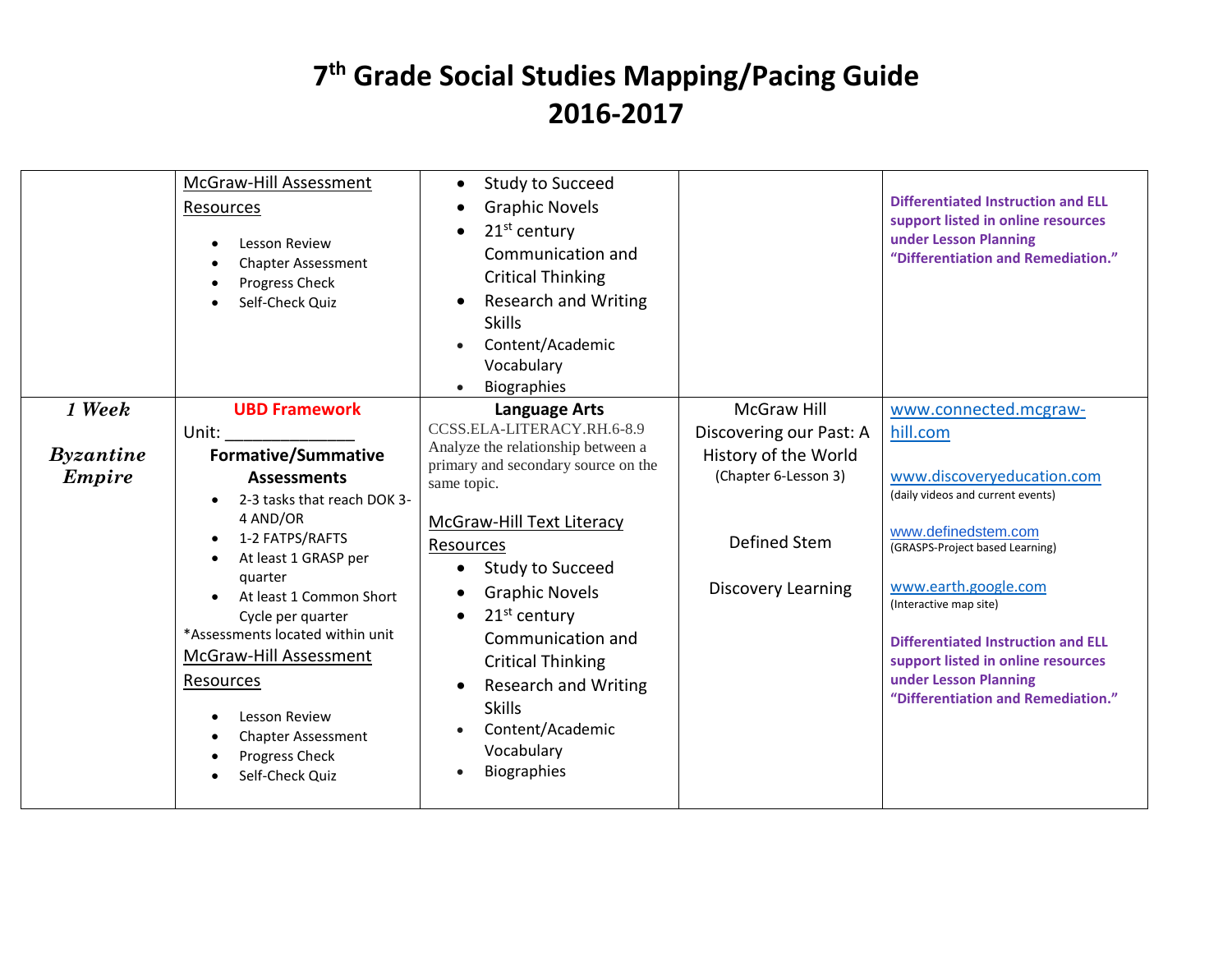| Topics &                          | <b>History</b>                                                                                                                               |
|-----------------------------------|----------------------------------------------------------------------------------------------------------------------------------------------|
| <b>Standards</b>                  | 1. Historians and archaeologists describe historical events and issues from the perspectives of people living at                             |
|                                   | the time in order to avoid evaluating the past in terms of today's norms and values.                                                         |
| Feudalism                         |                                                                                                                                              |
| and the                           | 3. Germanic invasions helped to break up the Roman Empire and set the stage for the development of feudal                                    |
| <b>Middle Ages</b><br>Renaissance | and manorial systems. Later invasions helped establish Mongol dominance in central Asia and led to the                                       |
| Reformation                       | destruction of the Byzantine Empire by the Turks.                                                                                            |
|                                   |                                                                                                                                              |
| <b>Quarter 3</b>                  | 4. Mongol influence led to unified states in China and Korea, but the Mongol failure to conquer Japan allowed a<br>feudal system to persist. |
|                                   |                                                                                                                                              |
|                                   | 5. Achievements in medicine, science, mathematics and geography by the Islamic civilization dominated most                                   |
|                                   | of the Mediterranean after the decline of the Roman Empire. These achievements were introduced into                                          |
|                                   | Western Europe as a result of the Muslim conquests, Crusades and trade, influencing the European                                             |
|                                   | Renaissance.                                                                                                                                 |
|                                   |                                                                                                                                              |
|                                   | 6. The Renaissance in Europe introduced revolutionary ideas, leading to cultural, scientific and social changes.                             |
|                                   | 7. The Reformation introduced changes in religion including the emergence of Protestant faiths and a decline                                 |
|                                   | in the political power and social influence of the Roman Catholic Church.                                                                    |
|                                   |                                                                                                                                              |
|                                   |                                                                                                                                              |
|                                   | Geography                                                                                                                                    |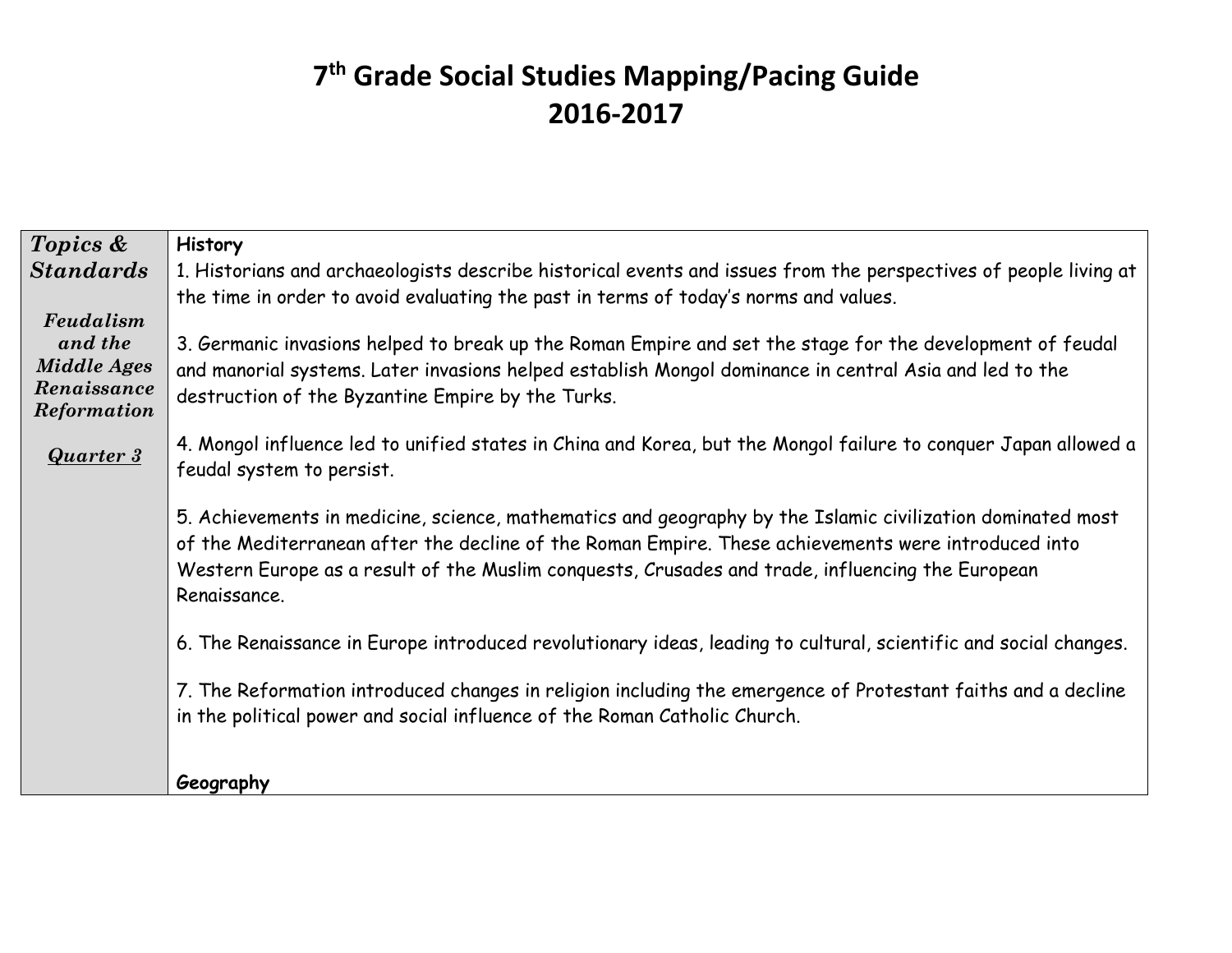12. Maps and other geographic representations can be used to trace the development of human settlement from past to present.

13. Geographic factors promote or impede the movement of people, products and ideas.

14. Trade routes connecting Africa, Europe and Asia fostered the spread of technology and major world religions.

15. Improvements in transportation, communication and technology have facilitated cultural diffusion among peoples around the world.

#### **Government**

16. The ability to understand individual and group perspectives is essential to analyzing historic and contemporary issues.

18. With the decline of feudalism, consolidation of power resulted in the emergence of nation states.

#### **Economics**

20. The variability in the distribution of productive resources in the various regions of the world contributed to specialization, trade and interdependence.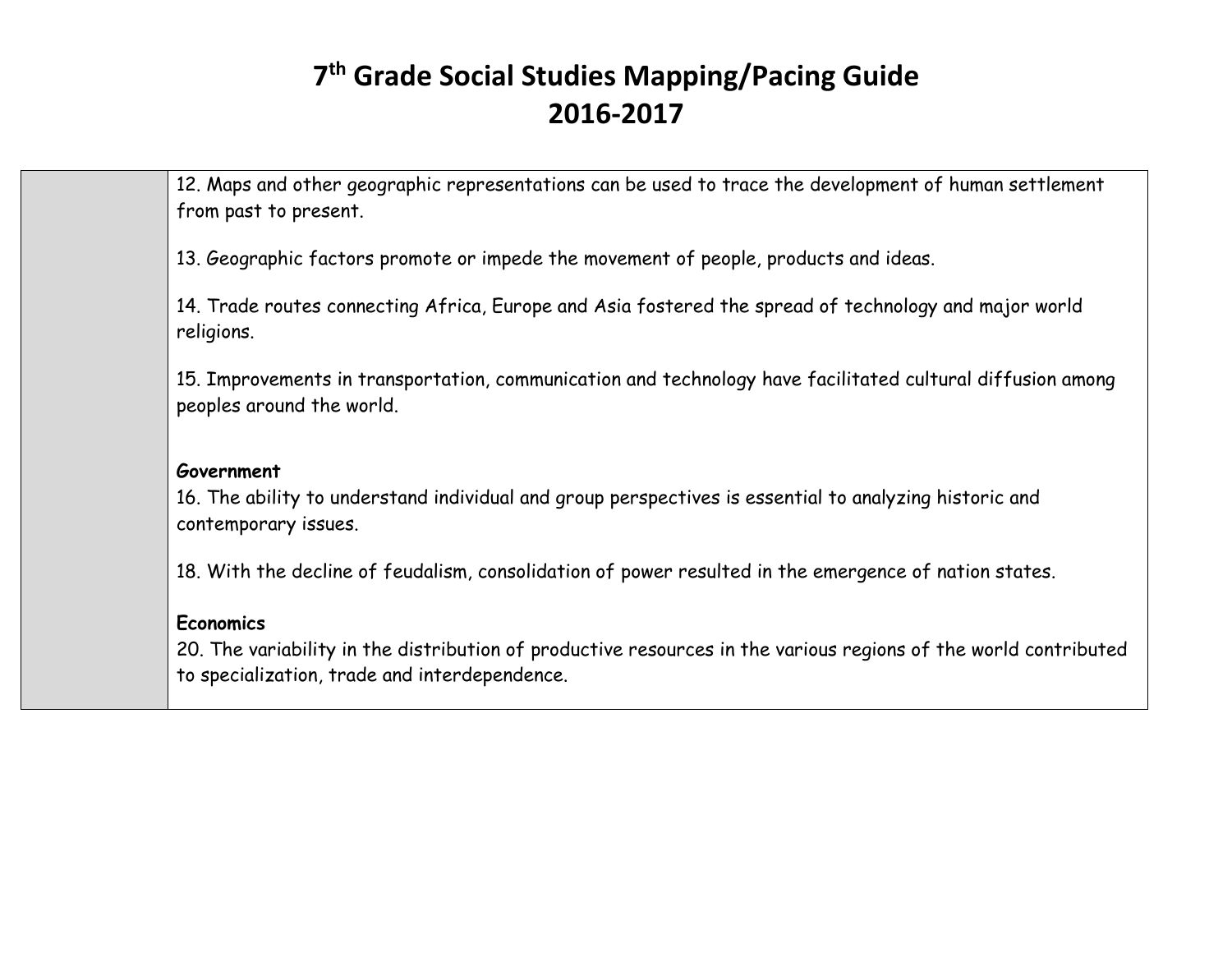| <b>Time Frame</b>                                                | Curriculum Units                                                                                                                                                                                                                                                                                                                                                                                                   | <b>Opportunities for</b>                                                                                                                                                                                                                                                                                                                                                                                                                                                                                                                                                            | <b>Resources</b>                                                                                                                                     | <b>Technology and Differentiated</b>                                                                                                                                                                                                                                                                                                                                                                                                           |
|------------------------------------------------------------------|--------------------------------------------------------------------------------------------------------------------------------------------------------------------------------------------------------------------------------------------------------------------------------------------------------------------------------------------------------------------------------------------------------------------|-------------------------------------------------------------------------------------------------------------------------------------------------------------------------------------------------------------------------------------------------------------------------------------------------------------------------------------------------------------------------------------------------------------------------------------------------------------------------------------------------------------------------------------------------------------------------------------|------------------------------------------------------------------------------------------------------------------------------------------------------|------------------------------------------------------------------------------------------------------------------------------------------------------------------------------------------------------------------------------------------------------------------------------------------------------------------------------------------------------------------------------------------------------------------------------------------------|
|                                                                  | & Assessment                                                                                                                                                                                                                                                                                                                                                                                                       | integration                                                                                                                                                                                                                                                                                                                                                                                                                                                                                                                                                                         | <i>(Curriculum</i> )                                                                                                                                 | Learning                                                                                                                                                                                                                                                                                                                                                                                                                                       |
|                                                                  | ( <i>Evidence</i> )                                                                                                                                                                                                                                                                                                                                                                                                |                                                                                                                                                                                                                                                                                                                                                                                                                                                                                                                                                                                     | or Textbook)                                                                                                                                         |                                                                                                                                                                                                                                                                                                                                                                                                                                                |
| 2 Weeks<br>Middle Ages<br>and<br>Feudalism<br>Europe and<br>Asia | <b>UBD Framework</b><br>Unit:<br><b>Formative/Summative</b><br><b>Assessments</b><br>2-3 tasks that reach<br>DOK 3-4 AND/OR<br>1-2 FATPS/RAFTS<br>$\bullet$<br>At least 1 GRASP per<br>quarter<br>At least 1 Common<br>Short Cycle per<br>quarter<br>*Assessments located within<br>unit<br>McGraw-Hill Assessment<br>Resources<br>Lesson Review<br><b>Chapter Assessment</b><br>Progress Check<br>Self-Check Quiz | <b>Language Arts</b><br>CCSS.ELA-LITERACY.RH.6-8.7<br>Integrate visual information (e.g., in<br>charts, graphs, photographs, videos,<br>or maps) with other information in<br>print and digital texts.<br>CCSS.ELA-LITERACY.RH.6-8.8<br>Distinguish among fact, opinion,<br>and reasoned judgment in a text.<br><b>McGraw-Hill Text Literacy</b><br>Resources<br><b>Study to Succeed</b><br><b>Graphic Novels</b><br>$21st$ century<br>$\bullet$<br>Communication and<br><b>Critical Thinking</b><br><b>Research and Writing</b><br><b>Skills</b><br>Content/Academic<br>Vocabulary | <b>McGraw Hill</b><br>Discovering our<br>Past: A History of<br>the World<br>(Chapter 13-Lesson 1-<br>2)<br>Defined Stem<br><b>Discovery Learning</b> | www.connected.mcgraw-hill.com<br>www.discoveryeducation.com<br>(daily videos and current events)<br>www.definedstem.com<br>(GRASPS-Project based Learning)<br>www.earth.google.com<br>(Interactive map site)<br>http://sheg.stanford.edu/medieval<br>(Reading Like a Historian lessons and activities)<br>Differentiated Instruction and ELL support listed in<br>online resources under Lesson Planning<br>"Differentiation and Remediation." |
|                                                                  |                                                                                                                                                                                                                                                                                                                                                                                                                    | <b>Biographies</b>                                                                                                                                                                                                                                                                                                                                                                                                                                                                                                                                                                  |                                                                                                                                                      |                                                                                                                                                                                                                                                                                                                                                                                                                                                |
|                                                                  | <b>UBD Framework</b>                                                                                                                                                                                                                                                                                                                                                                                               | <b>Language Arts</b>                                                                                                                                                                                                                                                                                                                                                                                                                                                                                                                                                                | <b>McGraw Hill</b>                                                                                                                                   | www.connected.mcgraw-hill.com                                                                                                                                                                                                                                                                                                                                                                                                                  |
| 1 Week                                                           | Unit:                                                                                                                                                                                                                                                                                                                                                                                                              | CCSS.ELA-LITERACY.RH.6-8.4                                                                                                                                                                                                                                                                                                                                                                                                                                                                                                                                                          | Discovering our                                                                                                                                      |                                                                                                                                                                                                                                                                                                                                                                                                                                                |
|                                                                  | <b>Formative/Summative</b><br><b>Assessments</b>                                                                                                                                                                                                                                                                                                                                                                   | Determine the meaning of words<br>and phrases as they are used in a<br>text, including vocabulary specific                                                                                                                                                                                                                                                                                                                                                                                                                                                                          | Past: A History of<br>the World                                                                                                                      | www.discoveryeducation.com<br>(daily videos and current events)                                                                                                                                                                                                                                                                                                                                                                                |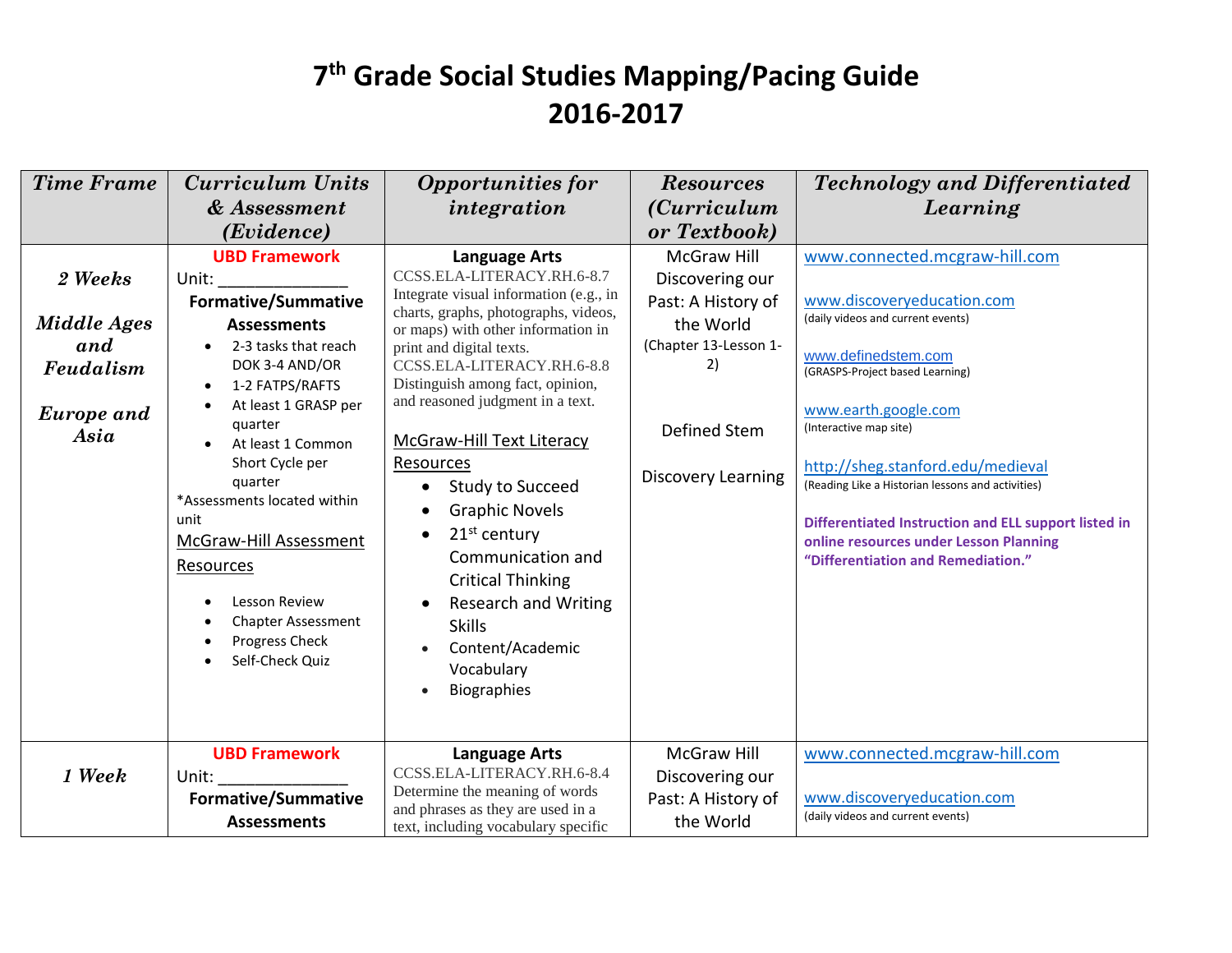| Kingdoms        | 2-3 tasks that reach                                                                                           | to domains related to history/social     | (Chapter 13-Lesson 3)     |                                                                       |
|-----------------|----------------------------------------------------------------------------------------------------------------|------------------------------------------|---------------------------|-----------------------------------------------------------------------|
| and             | DOK 3-4 AND/OR                                                                                                 | studies.                                 |                           | www.definedstem.com                                                   |
| <b>Crusades</b> | 1-2 FATPS/RAFTS                                                                                                | CCSS.ELA-LITERACY.RH.6-8.5               |                           | (GRASPS-Project based Learning)                                       |
|                 | At least 1 GRASP per                                                                                           | Describe how a text presents             |                           |                                                                       |
|                 | quarter                                                                                                        | information (e.g., sequentially,         | Defined Stem              | http://sheg.stanford.edu/first-crusade                                |
|                 |                                                                                                                | comparatively, causally).                |                           | (Reading Like a Historian lessons and activities)                     |
|                 | At least 1 Common                                                                                              |                                          | <b>Discovery Learning</b> |                                                                       |
|                 | Short Cycle per                                                                                                | <b>McGraw-Hill Text Literacy</b>         |                           |                                                                       |
|                 | quarter                                                                                                        |                                          |                           | Differentiated Instruction and ELL support listed in                  |
|                 | *Assessments located within                                                                                    | Resources                                |                           | online resources under Lesson Planning                                |
|                 | unit                                                                                                           | <b>Study to Succeed</b><br>$\bullet$     |                           | "Differentiation and Remediation."                                    |
|                 | McGraw-Hill Assessment                                                                                         | <b>Graphic Novels</b>                    |                           |                                                                       |
|                 | Resources                                                                                                      | $21st$ century<br>$\bullet$              |                           |                                                                       |
|                 |                                                                                                                | Communication and                        |                           |                                                                       |
|                 | Lesson Review                                                                                                  |                                          |                           |                                                                       |
|                 | <b>Chapter Assessment</b>                                                                                      | <b>Critical Thinking</b>                 |                           |                                                                       |
|                 | Progress Check                                                                                                 | <b>Research and Writing</b><br>$\bullet$ |                           |                                                                       |
|                 |                                                                                                                | <b>Skills</b>                            |                           |                                                                       |
|                 | Self-Check Quiz                                                                                                |                                          |                           |                                                                       |
|                 |                                                                                                                | Content/Academic                         |                           |                                                                       |
|                 |                                                                                                                | Vocabulary                               |                           |                                                                       |
|                 |                                                                                                                | Biographies<br>$\bullet$                 |                           |                                                                       |
|                 | <b>UBD Framework</b>                                                                                           | <b>Language Arts</b>                     | <b>McGraw Hill</b>        | www.connected.mcgraw-hill.com                                         |
| 2 Weeks         | Unit: and the state of the state of the state of the state of the state of the state of the state of the state | CCSS.ELA-LITERACY.RH.6-8.1               | Discovering our           |                                                                       |
|                 |                                                                                                                | Cite specific textual evidence to        |                           | www.discoveryeducation.com                                            |
|                 | <b>Formative/Summative</b>                                                                                     | support analysis of primary and          | Past: A History of        |                                                                       |
| Rise of the     | <b>Assessments</b>                                                                                             | secondary sources.                       | the World                 | (daily videos and current events)                                     |
| Church and      | 2-3 tasks that reach<br>$\bullet$                                                                              | CCSS.ELA-LITERACY.RH.6-8.2               | (Chapter 13-Lesson 4)     | www.definedstem.com                                                   |
| Christianity    | DOK 3-4 AND/OR                                                                                                 | Determine the central ideas or           |                           | (GRASPS-Project based Learning)                                       |
|                 | 1-2 FATPS/RAFTS                                                                                                | information of a primary or              |                           |                                                                       |
|                 | At least 1 GRASP per                                                                                           | secondary source; provide an             |                           |                                                                       |
|                 | quarter                                                                                                        | accurate summary of the source           | Defined Stem              | http://sheg.stanford.edu/roman-empire-                                |
|                 |                                                                                                                | distinct from prior knowledge or         |                           | <b>christianity</b> (Reading Like a Historian lessons and activities) |
|                 | At least 1 Common                                                                                              | opinions.                                | <b>Discovery Learning</b> |                                                                       |
|                 | Short Cycle per                                                                                                |                                          |                           |                                                                       |
|                 | quarter                                                                                                        |                                          |                           |                                                                       |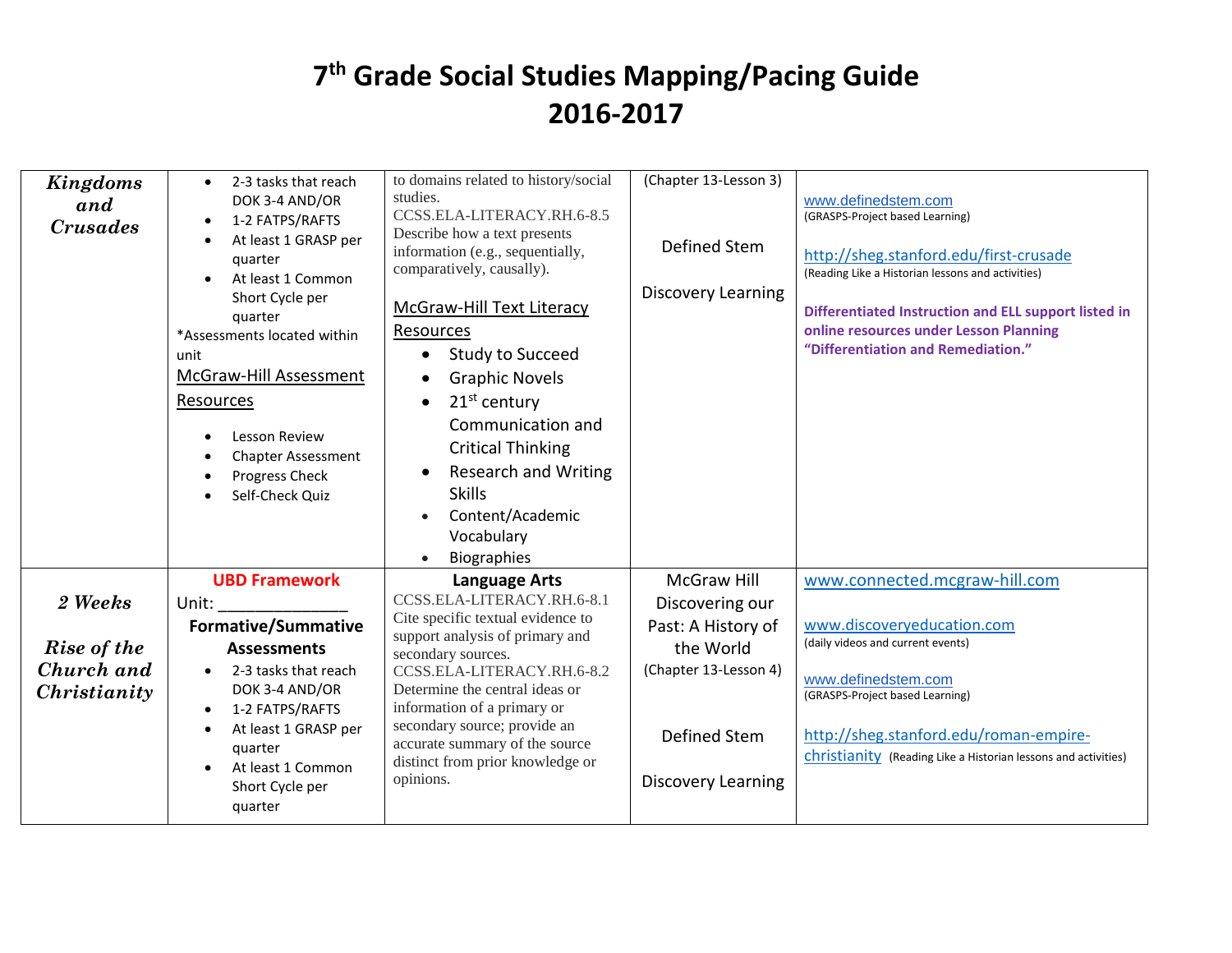| unit<br>McGraw-Hill Assessment<br><b>Resources</b><br>Lesson Review<br><b>Chapter Assessment</b><br>Progress Check<br>Self-Check Quiz                                                                                                                                                                                                                                                                 | Resources<br><b>Study to Succeed</b><br>$\bullet$<br><b>Graphic Novels</b><br>21 <sup>st</sup> century<br>Communication and<br><b>Critical Thinking</b><br><b>Research and Writing</b><br><b>Skills</b><br>Content/Academic<br>Vocabulary<br>Biographies                                                                                                                                                                                                                                    |                                                                                                                                                                         | online resources under Lesson Planning<br>"Differentiation and Remediation."                                                                                                                                                                                                                                                                         |
|-------------------------------------------------------------------------------------------------------------------------------------------------------------------------------------------------------------------------------------------------------------------------------------------------------------------------------------------------------------------------------------------------------|---------------------------------------------------------------------------------------------------------------------------------------------------------------------------------------------------------------------------------------------------------------------------------------------------------------------------------------------------------------------------------------------------------------------------------------------------------------------------------------------|-------------------------------------------------------------------------------------------------------------------------------------------------------------------------|------------------------------------------------------------------------------------------------------------------------------------------------------------------------------------------------------------------------------------------------------------------------------------------------------------------------------------------------------|
| <b>UBD Framework</b><br>2 Weeks<br>Unit:<br><b>Formative/Summative</b><br>The Late<br><b>Assessments</b><br>Middle Ages<br>2-3 tasks that reach<br>DOK 3-4 AND/OR<br>1-2 FATPS/RAFTS<br>$\bullet$<br>Renaissance<br>At least 1 GRASP per<br><b>Begins</b><br>quarter<br>At least 1 Common<br>Short Cycle per<br>quarter<br>*Assessments located within<br>unit<br>McGraw-Hill Assessment<br>Resources | <b>Language Arts</b><br>CCSS.ELA-LITERACY.RH.6-8.7<br>Integrate visual information (e.g., in<br>charts, graphs, photographs, videos,<br>or maps) with other information in<br>print and digital texts.<br>CCSS.ELA-LITERACY.RH.6-8.8<br>Distinguish among fact, opinion,<br>and reasoned judgment in a text.<br>McGraw-Hill Text Literacy<br>Resources<br>Study to Succeed<br>$\bullet$<br><b>Graphic Novels</b><br>$\bullet$<br>21 <sup>st</sup> century<br>$\bullet$<br>Communication and | <b>McGraw Hill</b><br>Discovering our<br>Past: A History of<br>the World<br>(Chapter 13-Lesson 5)<br>(Chapter 14-Lesson 1)<br>Defined Stem<br><b>Discovery Learning</b> | www.connected.mcgraw-hill.com<br>www.discoveryeducation.com<br>(daily videos and current events)<br>www.definedstem.com<br>(GRASPS-Project based Learning)<br>www.earth.google.com<br>(Interactive map site)<br>Differentiated Instruction and ELL support listed in<br>online resources under Lesson Planning<br>"Differentiation and Remediation." |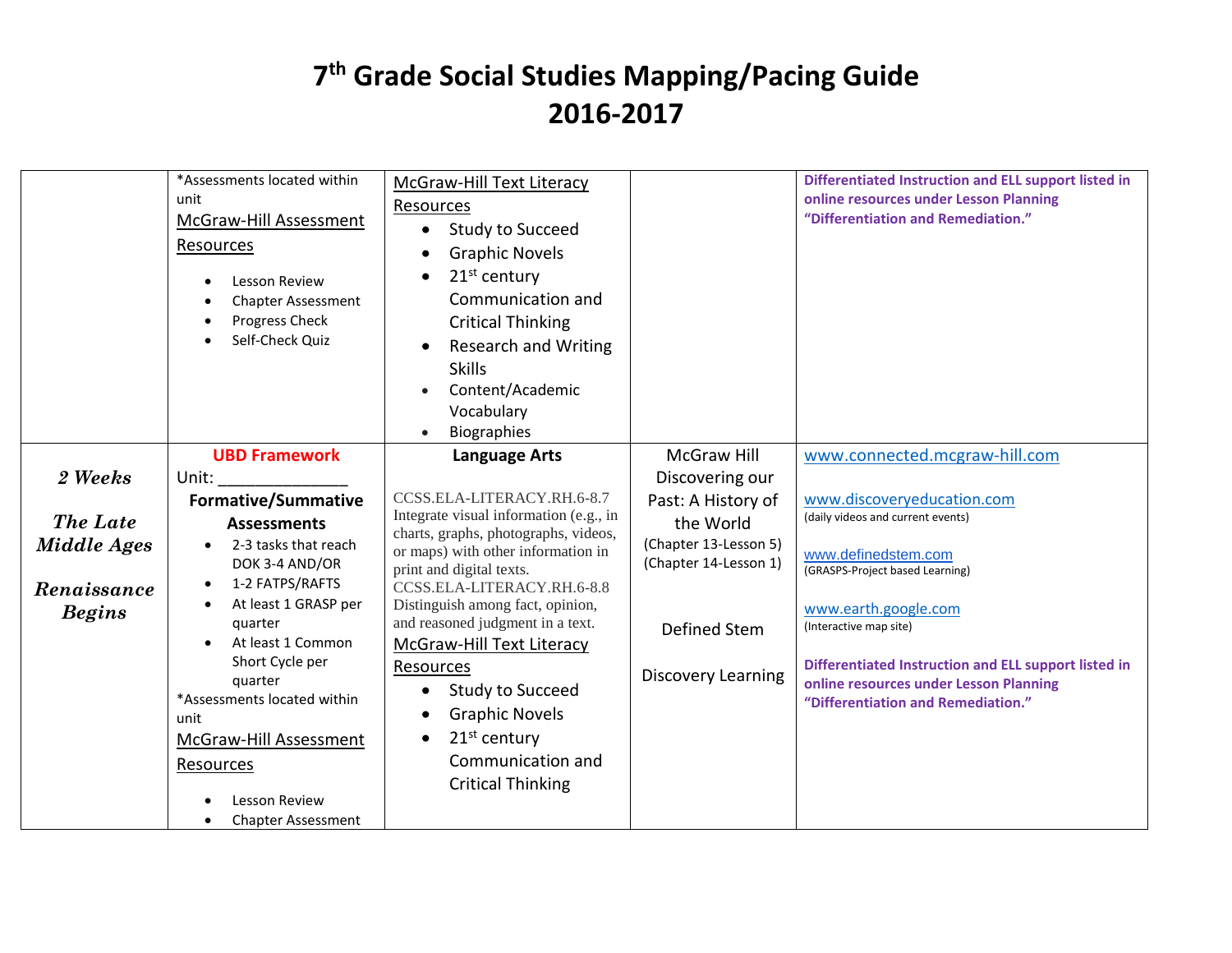| Vocabulary<br><b>Biographies</b><br>$\bullet$                                                                                                                                                                                                                                                                                                                                                                                                                                                                                                                                                                                                                                                                                                                                                                                                                                                                                                                                                                                                                                                                                                                                                                                                                                                                                                                                                                                                                                                                                                                                                                                                                                                                                                                                            |  |
|------------------------------------------------------------------------------------------------------------------------------------------------------------------------------------------------------------------------------------------------------------------------------------------------------------------------------------------------------------------------------------------------------------------------------------------------------------------------------------------------------------------------------------------------------------------------------------------------------------------------------------------------------------------------------------------------------------------------------------------------------------------------------------------------------------------------------------------------------------------------------------------------------------------------------------------------------------------------------------------------------------------------------------------------------------------------------------------------------------------------------------------------------------------------------------------------------------------------------------------------------------------------------------------------------------------------------------------------------------------------------------------------------------------------------------------------------------------------------------------------------------------------------------------------------------------------------------------------------------------------------------------------------------------------------------------------------------------------------------------------------------------------------------------|--|
| 1 Week<br><b>UBD Framework</b><br><b>McGraw Hill</b><br>www.connected.mcgraw-hill.com<br><b>Language Arts</b><br>CCSS.ELA-LITERACY.RH.6-8.1<br>Unit:<br>Discovering our<br>Cite specific textual evidence to<br><b>New Ideas</b><br><b>Formative/Summative</b><br>www.discoveryeducation.com<br>Past: A History of<br>support analysis of primary and<br>(daily videos and current events)<br>and<br>the World<br><b>Assessments</b><br>secondary sources.<br>Literature<br>(Chapter 14-Lesson 2)<br>2-3 tasks that reach<br>CCSS.ELA-LITERACY.RH.6-8.2<br>www.definedstem.com<br>DOK 3-4 AND/OR<br>Determine the central ideas or<br>(GRASPS-Project based Learning)<br>information of a primary or<br>1-2 FATPS/RAFTS<br>secondary source; provide an<br>At least 1 GRASP per<br>www.earth.google.com<br>Defined Stem<br>accurate summary of the source<br>quarter<br>(Interactive map site)<br>distinct from prior knowledge or<br>At least 1 Common<br>opinions.<br><b>Discovery Learning</b><br>Short Cycle per<br>http://sheg.stanford.edu/confucianism-daoism<br>quarter<br>(Reading Like a Historian lessons and activities)<br><b>McGraw-Hill Text Literacy</b><br>*Assessments located within<br>Resources<br>unit<br>McGraw-Hill Assessment<br><b>Study to Succeed</b><br>Differentiated Instruction and ELL support listed in<br>online resources under Lesson Planning<br><b>Graphic Novels</b><br><b>Resources</b><br>$\bullet$<br>"Differentiation and Remediation."<br>$21st$ century<br>$\bullet$<br>Lesson Review<br>Communication and<br><b>Chapter Assessment</b><br><b>Critical Thinking</b><br>Progress Check<br><b>Research and Writing</b><br>$\bullet$<br>Self-Check Quiz<br><b>Skills</b><br>Content/Academic<br>$\bullet$<br>Vocabulary<br><b>Biographies</b> |  |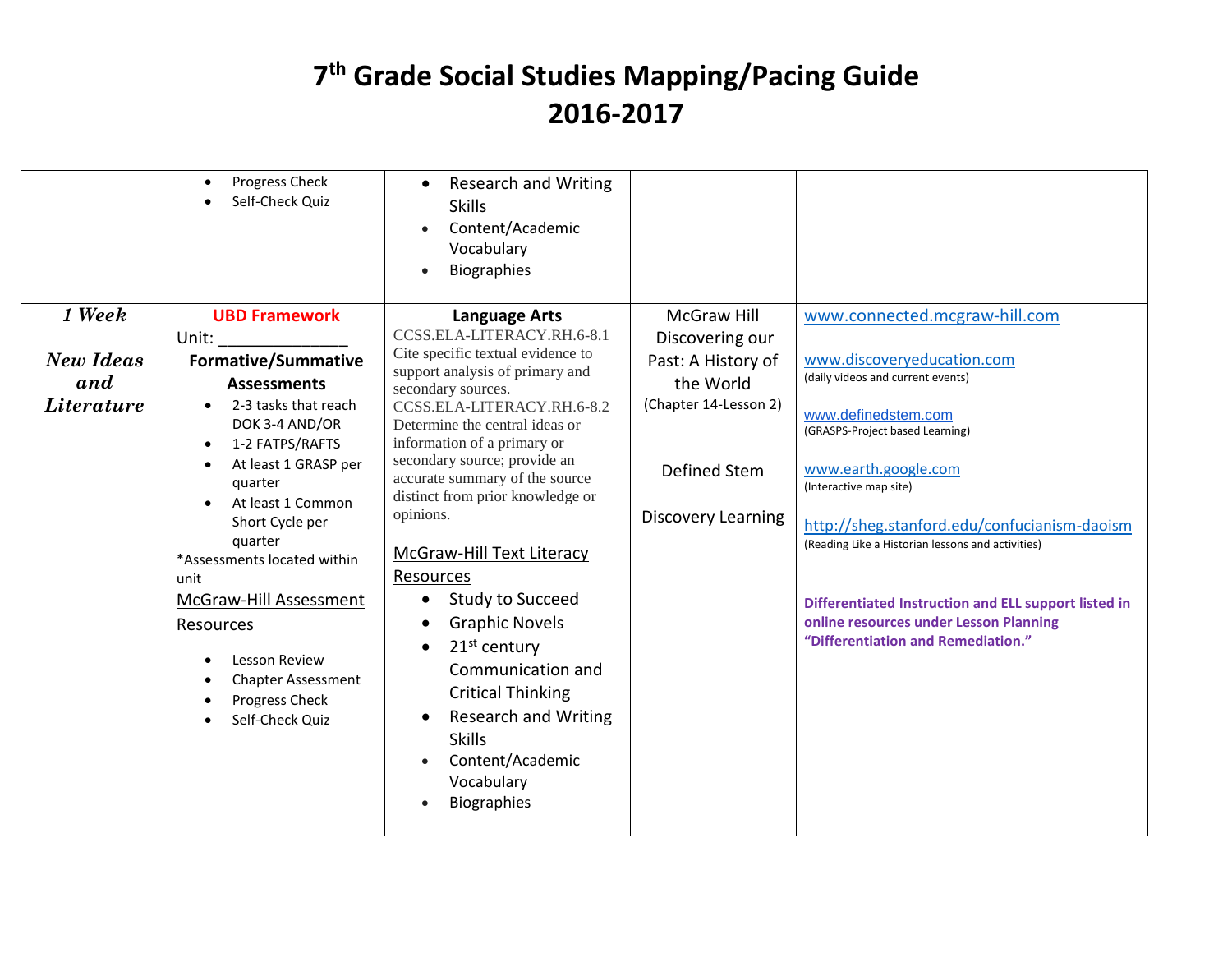| 1 Week<br><b>UBD Framework</b>                                                                                                                                                                                                                                                                                                                                                                                                                     | <b>Language Arts</b>                                                                                                                                                                                                                                                                                                                                                                                                                                                                                                                                                                                     | McGraw Hill                                                                                                 | www.connected.mcgraw-hill.com                                                                                                                                                                                                                                                                                                                                    |
|----------------------------------------------------------------------------------------------------------------------------------------------------------------------------------------------------------------------------------------------------------------------------------------------------------------------------------------------------------------------------------------------------------------------------------------------------|----------------------------------------------------------------------------------------------------------------------------------------------------------------------------------------------------------------------------------------------------------------------------------------------------------------------------------------------------------------------------------------------------------------------------------------------------------------------------------------------------------------------------------------------------------------------------------------------------------|-------------------------------------------------------------------------------------------------------------|------------------------------------------------------------------------------------------------------------------------------------------------------------------------------------------------------------------------------------------------------------------------------------------------------------------------------------------------------------------|
| Unit:                                                                                                                                                                                                                                                                                                                                                                                                                                              |                                                                                                                                                                                                                                                                                                                                                                                                                                                                                                                                                                                                          | Discovering our                                                                                             |                                                                                                                                                                                                                                                                                                                                                                  |
| <b>Formative/Summative</b><br><b>Reformation</b><br><b>Catholics</b><br><b>Assessments</b><br>and<br>2-3 tasks that reach<br>DOK 3-4 AND/OR<br><b>Protestants</b><br>1-2 FATPS/RAFTS<br>At least 1 GRASP per<br>quarter<br>At least 1 Common<br>Short Cycle per<br>quarter<br>*Assessments located within<br>unit<br>McGraw-Hill Assessment<br><b>Resources</b><br>Lesson Review<br><b>Chapter Assessment</b><br>Progress Check<br>Self-Check Quiz | CCSS.ELA-LITERACY.RH.6-8.7<br>Integrate visual information (e.g., in<br>charts, graphs, photographs, videos,<br>or maps) with other information in<br>print and digital texts.<br>CCSS.ELA-LITERACY.RH.6-8.8<br>Distinguish among fact, opinion,<br>and reasoned judgment in a text.<br><b>McGraw-Hill Text Literacy</b><br>Resources<br><b>Study to Succeed</b><br>$\bullet$<br><b>Graphic Novels</b><br>$\bullet$<br>$21st$ century<br>$\bullet$<br>Communication and<br><b>Critical Thinking</b><br>Research and Writing<br>$\bullet$<br><b>Skills</b><br>Content/Academic<br>$\bullet$<br>Vocabulary | Past: A History of<br>the World<br>(Chapter 14-Lesson 3-<br>4)<br>Defined Stem<br><b>Discovery Learning</b> | www.discoveryeducation.com<br>(daily videos and current events)<br>www.definedstem.com<br>(GRASPS-Project based Learning)<br>http://sheg.stanford.edu/martin-luther<br>(Reading Like a Historian lessons and activities)<br>Differentiated Instruction and ELL support listed in<br>online resources under Lesson Planning<br>"Differentiation and Remediation." |
|                                                                                                                                                                                                                                                                                                                                                                                                                                                    | <b>Biographies</b><br>$\bullet$                                                                                                                                                                                                                                                                                                                                                                                                                                                                                                                                                                          |                                                                                                             |                                                                                                                                                                                                                                                                                                                                                                  |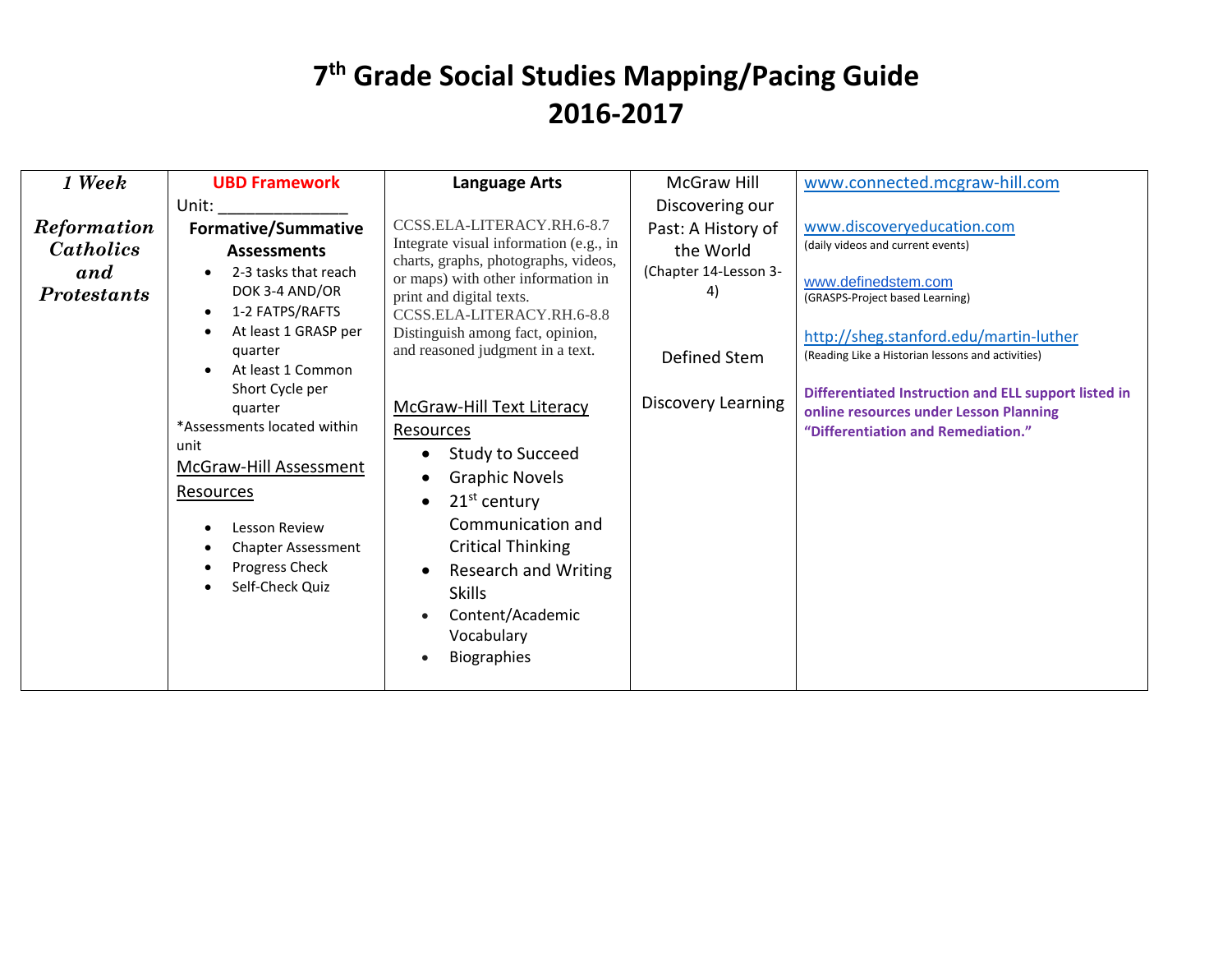| Topics &                                 | <b>History</b>                                                                                                                                                                     |
|------------------------------------------|------------------------------------------------------------------------------------------------------------------------------------------------------------------------------------|
| <b>Standards</b>                         | 8. Empires in Africa (Ghana, Mali and Songhay) and Asia (Byzantine, Ottoman, Mughal and China) grew as<br>commercial and cultural centers along trade routes.                      |
| West Africa<br>Global Age<br>Exploration | 9. The advent of the trans-Saharan slave trade had profound effects on both West and Central Africa and<br>the receiving societies.                                                |
| Quarter 4                                | 10. European economic and cultural influence dramatically increased through explorations, conquests and<br>colonization.                                                           |
|                                          | 11. The Columbian Exchange (e.g., the exchange of fauna, flora and pathogens) between previously<br>unconnected parts of the world reshaped societies in ways still evident today. |
|                                          | Geography<br>12. Maps and other geographic representations can be used to trace the development of human settlement<br>from past to present.                                       |
|                                          | 13. Geographic factors promote or impede the movement of people, products and ideas.                                                                                               |
|                                          | 14. Trade routes connecting Africa, Europe and Asia fostered the spread of technology and major world<br>religions.                                                                |
|                                          | 15. Improvements in transportation, communication and technology have facilitated cultural diffusion among<br>peoples around the world.                                            |
|                                          |                                                                                                                                                                                    |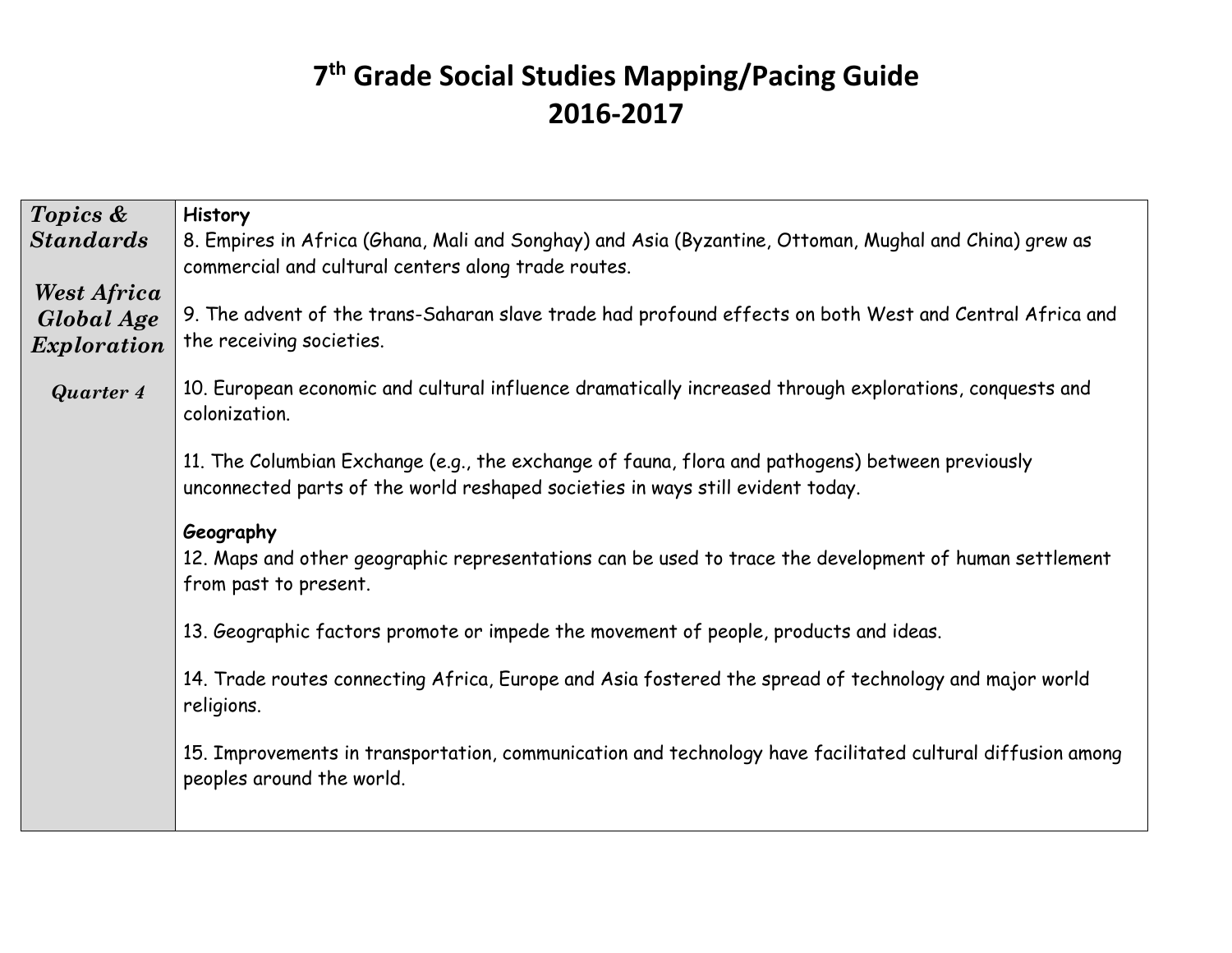| Government<br>16. The ability to understand individual and group perspectives is essential to analyzing historic and<br>contemporary issues.                                                                                                                                           |
|----------------------------------------------------------------------------------------------------------------------------------------------------------------------------------------------------------------------------------------------------------------------------------------|
| <b>Economics</b><br>19. Individuals, governments and businesses must analyze costs and benefits when making economic decisions.<br>A cost-benefit analysis consists of determining the potential costs and benefits of an action and then<br>balancing the costs against the benefits. |
| 20. The variability in the distribution of productive resources in the various regions of the world contributed<br>to specialization, trade and interdependence.                                                                                                                       |
| 21. The growth of cities and empires fostered the growth of markets. Market exchanges encouraged<br>specialization and the transition from barter to monetary economies                                                                                                                |

| <b>Time Frame</b>                             | <b>Curriculum Units</b><br>& Assessment                                                    | <b>Opportunities for</b><br>integration                                                                                             | <b>Resources</b><br><i>(Curriculu)</i>                         | <b>Technology and Differentiated</b><br>Learning                                                                          |
|-----------------------------------------------|--------------------------------------------------------------------------------------------|-------------------------------------------------------------------------------------------------------------------------------------|----------------------------------------------------------------|---------------------------------------------------------------------------------------------------------------------------|
|                                               | ( <i>Evidence</i> )                                                                        |                                                                                                                                     | <i>m</i> or<br>Textbook)                                       |                                                                                                                           |
| 2 Weeks                                       | <b>UBD Framework</b><br>Unit:                                                              | <b>Language Arts</b>                                                                                                                | <b>McGraw Hill</b><br>Discovering our                          | www.connected.mcgraw-hill.com                                                                                             |
| <b>Islam</b><br>The Spread of<br><b>Islam</b> | <b>Formative/Summative</b><br><b>Assessments</b><br>2-3 tasks that reach<br>DOK 3-4 AND/OR | CCSS.ELA-LITERACY.RH.6-<br>8.4<br>Determine the meaning of words<br>and phrases as they are used in a<br>text, including vocabulary | Past: A History<br>of the World<br>(Chapter 8-Lesson<br>$1-3)$ | www.discoveryeducation.com<br>(daily videos and current events)<br>www.definedstem.com<br>(GRASPS-Project based Learning) |
|                                               | 1-2 FATPS/RAFTS                                                                            | specific to domains related to<br>history/social studies.                                                                           |                                                                | www.earth.google.com                                                                                                      |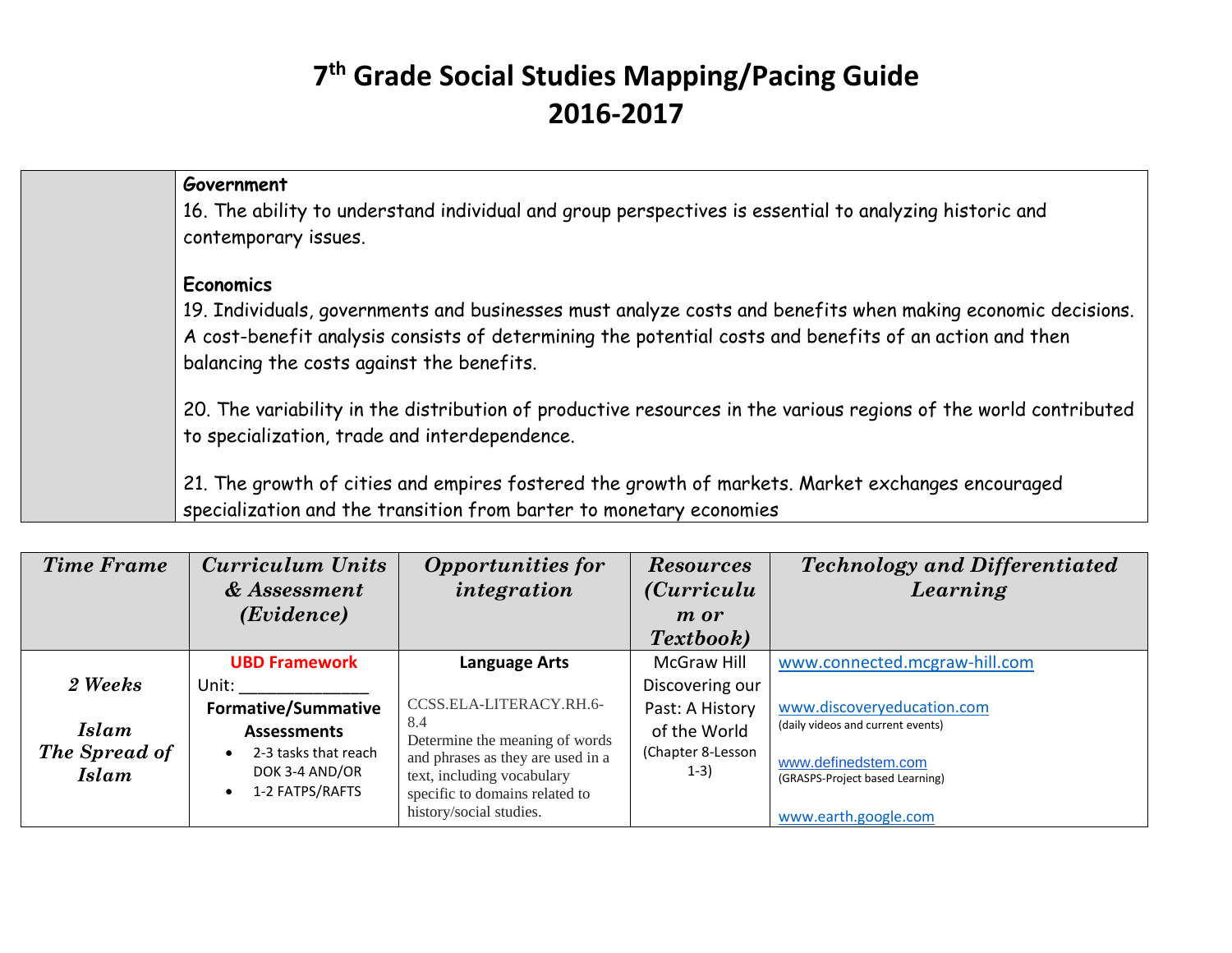| Life in the<br><b>Islamic World</b>        | At least 1 GRASP per<br>quarter                                                                                          | CCSS.ELA-LITERACY.RH.6-<br>8.5                                                                                                                              | Defined Stem                | (Interactive map site)                                                                                                                                                                                                                         |
|--------------------------------------------|--------------------------------------------------------------------------------------------------------------------------|-------------------------------------------------------------------------------------------------------------------------------------------------------------|-----------------------------|------------------------------------------------------------------------------------------------------------------------------------------------------------------------------------------------------------------------------------------------|
|                                            | At least 1 Common<br>Short Cycle per<br>quarter                                                                          | Describe how a text presents<br>information (e.g., sequentially,<br>comparatively, causally).                                                               | Discovery<br>Learning       | http://asiasociety.org/countries-history/trade-<br>exchange/silk-road-spreading-ideas-and-innovations<br>(Silk Road-Islamic Contributions)                                                                                                     |
|                                            | *Assessments located within<br>unit<br>McGraw-Hill Assessment<br>Resources<br>Lesson Review<br><b>Chapter Assessment</b> | McGraw-Hill Text Literacy<br>Resources<br>Study to Succeed<br><b>Graphic Novels</b><br>$21st$ century                                                       |                             | http://sheg.stanford.edu/expansion-islamic-empire<br>(Reading Like a Historian lessons and activities)<br>Differentiated Instruction and ELL support listed in<br>online resources under Lesson Planning "Differentiation<br>and Remediation." |
|                                            | Progress Check<br>Self-Check Quiz                                                                                        | Communication and<br><b>Critical Thinking</b><br>Research and<br><b>Writing Skills</b><br>Content/Academic<br>Vocabulary<br><b>Biographies</b><br>$\bullet$ |                             |                                                                                                                                                                                                                                                |
|                                            | <b>UBD Framework</b>                                                                                                     | <b>Language Arts</b>                                                                                                                                        | McGraw Hill                 | www.connected.mcgraw-hill.com                                                                                                                                                                                                                  |
| 2 Weeks                                    | Unit:                                                                                                                    |                                                                                                                                                             | Discovering our             |                                                                                                                                                                                                                                                |
|                                            | <b>Formative/Summative</b>                                                                                               | CCSS.ELA-LITERACY.RH.6-                                                                                                                                     | Past: A History             | www.discoveryeducation.com                                                                                                                                                                                                                     |
| The Rise of                                | <b>Assessments</b>                                                                                                       | 8.7                                                                                                                                                         | of the World                | (daily videos and current events)                                                                                                                                                                                                              |
| African<br><i>Civilizations</i><br>African | 2-3 tasks that reach<br>DOK 3-4 AND/OR<br>1-2 FATPS/RAFTS<br>$\bullet$                                                   | Integrate visual information (e.g.,<br>in charts, graphs, photographs,<br>videos, or maps) with other<br>information in print and digital                   | (Chapter 9-Lesson<br>$1-2)$ | www.definedstem.com<br>(GRASPS-Project based Learning)                                                                                                                                                                                         |
| <b>Governments</b><br>and Religions        | At least 1 GRASP per<br>quarter<br>At least 1 Common                                                                     | texts.<br>CCSS.ELA-LITERACY.RH.6-<br>8.8                                                                                                                    | Defined Stem                | http://www.worldtrek.org/odyssey/teachers/malilessons.html<br>(lesson plans and resources on Mali)                                                                                                                                             |
|                                            | Short Cycle per<br>quarter<br>*Assessments located within<br>unit                                                        | Distinguish among fact, opinion,<br>and reasoned judgment in a text.                                                                                        | Discovery<br>Learning       | http://sheg.stanford.edu/mansa-musa<br>(Reading Like a Historian lessons and activities)                                                                                                                                                       |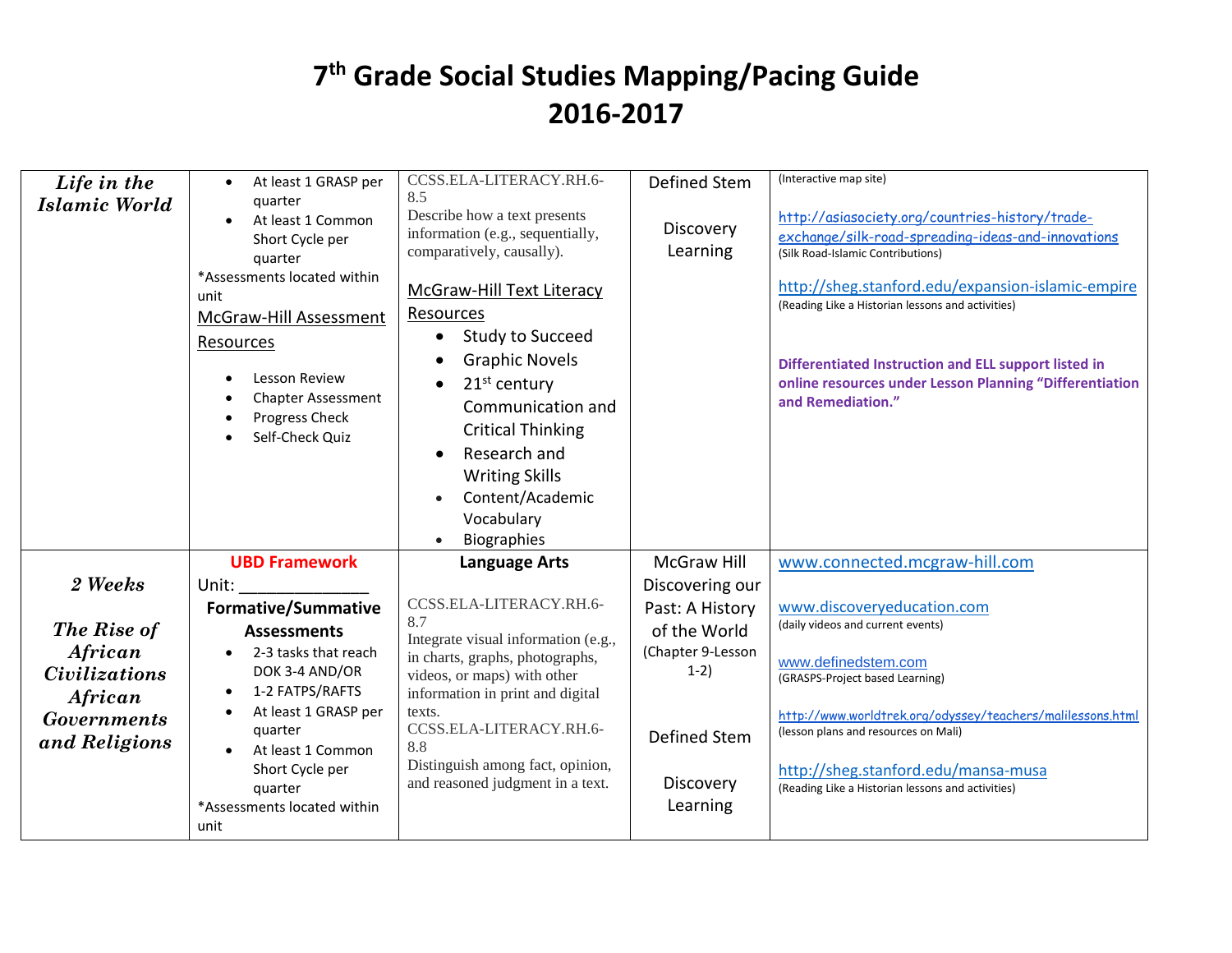|                        | McGraw-Hill Assessment<br>Resources<br>Lesson Review<br><b>Chapter Assessment</b><br>Progress Check<br>Self-Check Quiz    | <b>McGraw-Hill Text Literacy</b><br>Resources<br><b>Study to Succeed</b><br><b>Graphic Novels</b><br>$21st$ century<br>Communication and<br><b>Critical Thinking</b><br>Research and<br><b>Writing Skills</b><br>Content/Academic<br>Vocabulary<br>Biographies |                                         | http://www.bbc.co.uk/worldservice/africa/features/storyofa<br>frica/index_section4.shtml (lesson plans and resources on Africa)<br>Differentiated Instruction and ELL support listed in<br>online resources under Lesson Planning "Differentiation<br>and Remediation." |
|------------------------|---------------------------------------------------------------------------------------------------------------------------|----------------------------------------------------------------------------------------------------------------------------------------------------------------------------------------------------------------------------------------------------------------|-----------------------------------------|-------------------------------------------------------------------------------------------------------------------------------------------------------------------------------------------------------------------------------------------------------------------------|
|                        | <b>UBD Framework</b>                                                                                                      | <b>Language Arts</b>                                                                                                                                                                                                                                           | <b>McGraw Hill</b>                      | www.connected.mcgraw-hill.com                                                                                                                                                                                                                                           |
| 1 Week                 | Unit:<br><b>Formative/Summative</b>                                                                                       | CCSS.ELA-LITERACY.RH.6-                                                                                                                                                                                                                                        | Discovering our                         | www.discoveryeducation.com                                                                                                                                                                                                                                              |
| <b>African Society</b> | <b>Assessments</b>                                                                                                        | 8.7                                                                                                                                                                                                                                                            | Past: A History<br>of the World         | (daily videos and current events)                                                                                                                                                                                                                                       |
| and Culture            | 2-3 tasks that reach<br>DOK 3-4 AND/OR<br>1-2 FATPS/RAFTS<br>At least 1 GRASP per<br>quarter<br>At least 1 Common         | Integrate visual information (e.g.,<br>in charts, graphs, photographs,<br>videos, or maps) with other<br>information in print and digital<br>texts.<br>CCSS.ELA-LITERACY.RH.6-<br>8.8<br>Distinguish among fact, opinion,                                      | (Chapter 9-Lesson<br>3)<br>Defined Stem | www.definedstem.com<br>(GRASPS-Project based Learning)<br>http://edsitement.neh.gov/lesson-plan/lesson-2-trekking-<br>timbuktu-trade-ancient-west-africa-student-version<br>(lessons and activities)                                                                    |
|                        | Short Cycle per<br>quarter<br>*Assessments located within<br>unit<br>McGraw-Hill Assessment<br>Resources<br>Lesson Review | and reasoned judgment in a text.<br>McGraw-Hill Text Literacy<br>Resources<br><b>Study to Succeed</b><br><b>Graphic Novels</b>                                                                                                                                 | Discovery<br>Learning                   | Differentiated Instruction and ELL support listed in<br>online resources under Lesson Planning "Differentiation<br>and Remediation."                                                                                                                                    |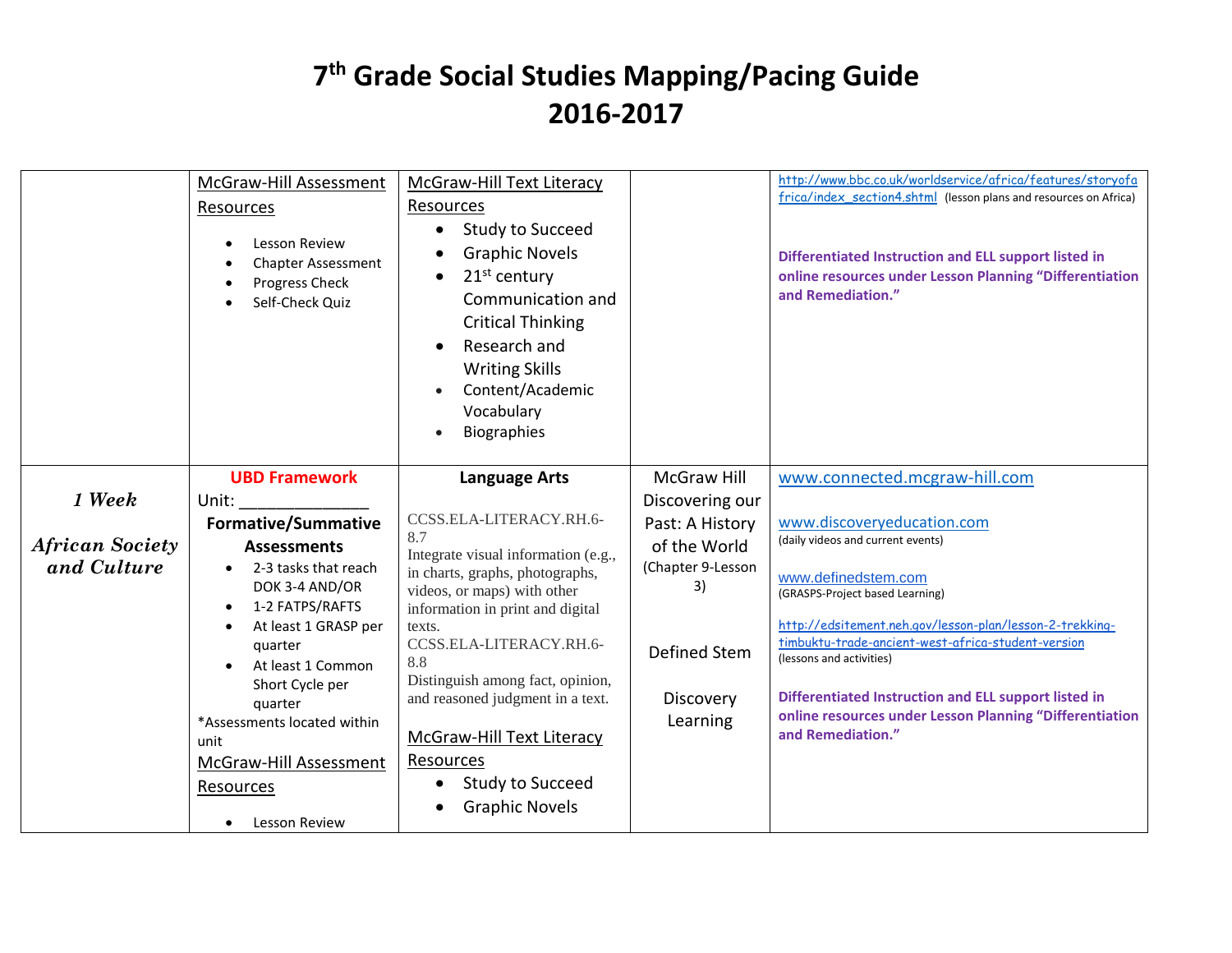|             | <b>Chapter Assessment</b><br>٠<br>Progress Check<br>Self-Check Quiz | 21 <sup>st</sup> century<br>$\bullet$<br>Communication and<br><b>Critical Thinking</b><br>Research and<br>$\bullet$<br><b>Writing Skills</b><br>Content/Academic<br>Vocabulary<br><b>Biographies</b><br>$\bullet$ |                          |                                                                                                   |
|-------------|---------------------------------------------------------------------|-------------------------------------------------------------------------------------------------------------------------------------------------------------------------------------------------------------------|--------------------------|---------------------------------------------------------------------------------------------------|
|             | <b>UBD Framework</b>                                                | <b>Language Arts</b>                                                                                                                                                                                              | <b>McGraw Hill</b>       | www.connected.mcgraw-hill.com                                                                     |
| 2 Week      | Unit:                                                               |                                                                                                                                                                                                                   | Discovering our          |                                                                                                   |
|             | <b>Formative/Summative</b>                                          | CCSS.ELA-LITERACY.RH.6-<br>8.1                                                                                                                                                                                    | Past: A History          | www.discoveryeducation.com                                                                        |
| Age of      | <b>Assessments</b>                                                  | Cite specific textual evidence to                                                                                                                                                                                 | of the World             | (daily videos and current events)                                                                 |
| Exploration | 2-3 tasks that reach<br>DOK 3-4 AND/OR                              | support analysis of primary and                                                                                                                                                                                   | (Chapter 15-Lesson<br>1) | www.definedstem.com                                                                               |
|             | 1-2 FATPS/RAFTS<br>$\bullet$                                        | secondary sources.<br>CCSS.ELA-LITERACY.RH.6-                                                                                                                                                                     |                          | (GRASPS-Project based Learning)                                                                   |
|             | At least 1 GRASP per<br>$\bullet$                                   | 8.2                                                                                                                                                                                                               |                          | www.earth.google.com                                                                              |
|             | quarter                                                             | Determine the central ideas or                                                                                                                                                                                    | Defined Stem             | (Interactive map site)                                                                            |
|             | At least 1 Common                                                   | information of a primary or<br>secondary source; provide an                                                                                                                                                       |                          |                                                                                                   |
|             | Short Cycle per<br>quarter                                          | accurate summary of the source                                                                                                                                                                                    | Discovery                | http://sheg.stanford.edu/confucianism-daoism<br>(Reading Like a Historian lessons and activities) |
|             | *Assessments located within                                         | distinct from prior knowledge or                                                                                                                                                                                  | Learning                 |                                                                                                   |
|             | unit                                                                | opinions.                                                                                                                                                                                                         |                          | http://daphne.palomar.edu/scrout/colexc.htm<br>(Columbian Exchange)                               |
|             | McGraw-Hill Assessment                                              | McGraw-Hill Text Literacy                                                                                                                                                                                         |                          |                                                                                                   |
|             | Resources                                                           | Resources                                                                                                                                                                                                         |                          |                                                                                                   |
|             | <b>Lesson Review</b><br>$\bullet$                                   | <b>Study to Succeed</b>                                                                                                                                                                                           |                          | Differentiated Instruction and ELL support listed in                                              |
|             | <b>Chapter Assessment</b>                                           | <b>Graphic Novels</b><br>$\bullet$                                                                                                                                                                                |                          | online resources under Lesson Planning "Differentiation<br>and Remediation."                      |
|             | Progress Check                                                      |                                                                                                                                                                                                                   |                          |                                                                                                   |
|             | Self-Check Quiz                                                     |                                                                                                                                                                                                                   |                          |                                                                                                   |
|             |                                                                     |                                                                                                                                                                                                                   |                          |                                                                                                   |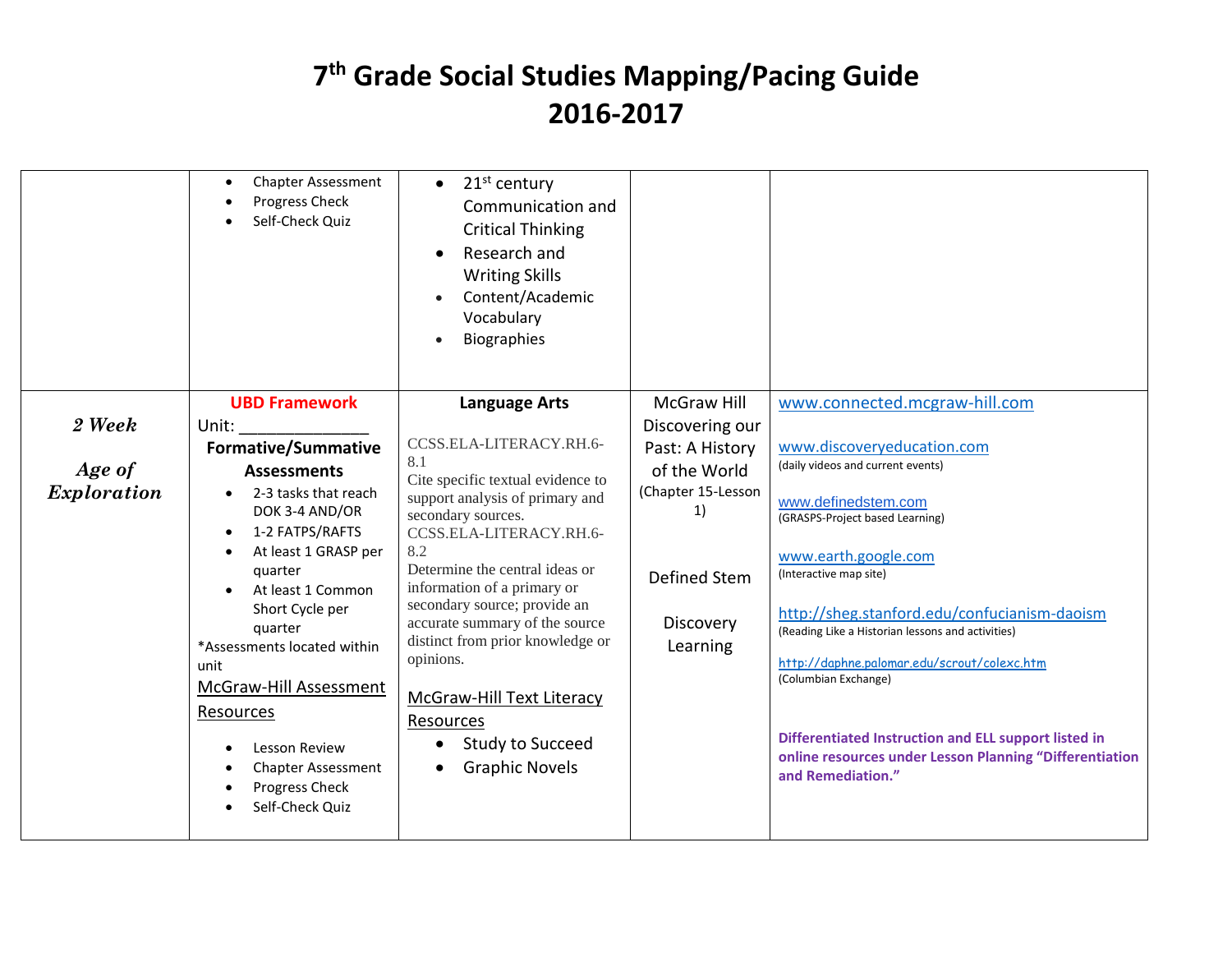|                 |                                                                                                                                                                                             | 21 <sup>st</sup> century<br>$\bullet$<br>Communication and<br><b>Critical Thinking</b><br>Research and<br>$\bullet$<br><b>Writing Skills</b><br>Content/Academic<br>Vocabulary<br>Biographies                          |                                                                          |                                                                                                                                                                                                                                                  |
|-----------------|---------------------------------------------------------------------------------------------------------------------------------------------------------------------------------------------|------------------------------------------------------------------------------------------------------------------------------------------------------------------------------------------------------------------------|--------------------------------------------------------------------------|--------------------------------------------------------------------------------------------------------------------------------------------------------------------------------------------------------------------------------------------------|
| 1 Week          | <b>UBD Framework</b>                                                                                                                                                                        | <b>Language Arts</b>                                                                                                                                                                                                   | <b>McGraw Hill</b>                                                       | www.connected.mcgraw-hill.com                                                                                                                                                                                                                    |
|                 | Unit:                                                                                                                                                                                       |                                                                                                                                                                                                                        | Discovering our                                                          |                                                                                                                                                                                                                                                  |
| <b>Spanish</b>  | <b>Formative/Summative</b>                                                                                                                                                                  | CCSS.ELA-LITERACY.RH.6-<br>8.7                                                                                                                                                                                         | Past: A History                                                          | www.discoveryeducation.com                                                                                                                                                                                                                       |
| Conquest in the | <b>Assessments</b>                                                                                                                                                                          | Integrate visual information (e.g.,                                                                                                                                                                                    | of the World                                                             | (daily videos and current events)                                                                                                                                                                                                                |
| <b>Americas</b> | 2-3 tasks that reach<br>DOK 3-4 AND/OR<br>1-2 FATPS/RAFTS<br>$\bullet$<br>At least 1 GRASP per<br>quarter<br>At least 1 Common<br>Short Cycle per<br>quarter<br>*Assessments located within | in charts, graphs, photographs,<br>videos, or maps) with other<br>information in print and digital<br>texts.<br>CCSS.ELA-LITERACY.RH.6-<br>8.8<br>Distinguish among fact, opinion,<br>and reasoned judgment in a text. | (Chapter 15-Lesson<br>2)<br><b>Defined Stem</b><br>Discovery<br>Learning | www.definedstem.com<br>(GRASPS-Project based Learning)<br>www.earth.google.com<br>(Interactive map site)<br>Differentiated Instruction and ELL support listed in<br>online resources under Lesson Planning "Differentiation<br>and Remediation." |
|                 | unit                                                                                                                                                                                        | <b>McGraw-Hill Text Literacy</b>                                                                                                                                                                                       |                                                                          |                                                                                                                                                                                                                                                  |
|                 | McGraw-Hill Assessment<br>Resources<br>Lesson Review<br><b>Chapter Assessment</b><br>Progress Check<br>Self-Check Quiz                                                                      | Resources<br><b>Study to Succeed</b><br><b>Graphic Novels</b><br>$\bullet$<br>$21st$ century<br>$\bullet$<br>Communication and<br><b>Critical Thinking</b><br>Research and<br><b>Writing Skills</b>                    |                                                                          |                                                                                                                                                                                                                                                  |